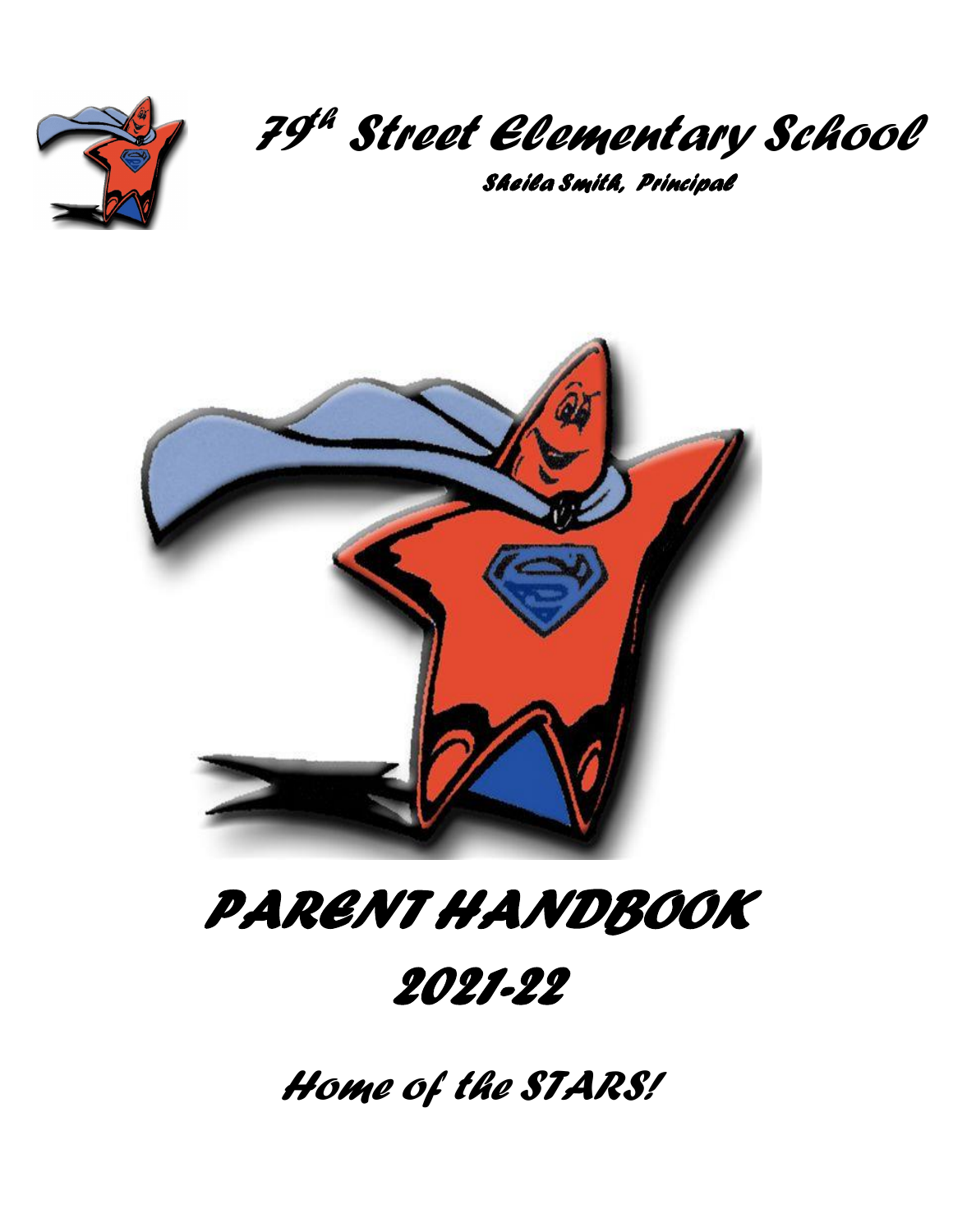#### TABLE OF CONTENTS

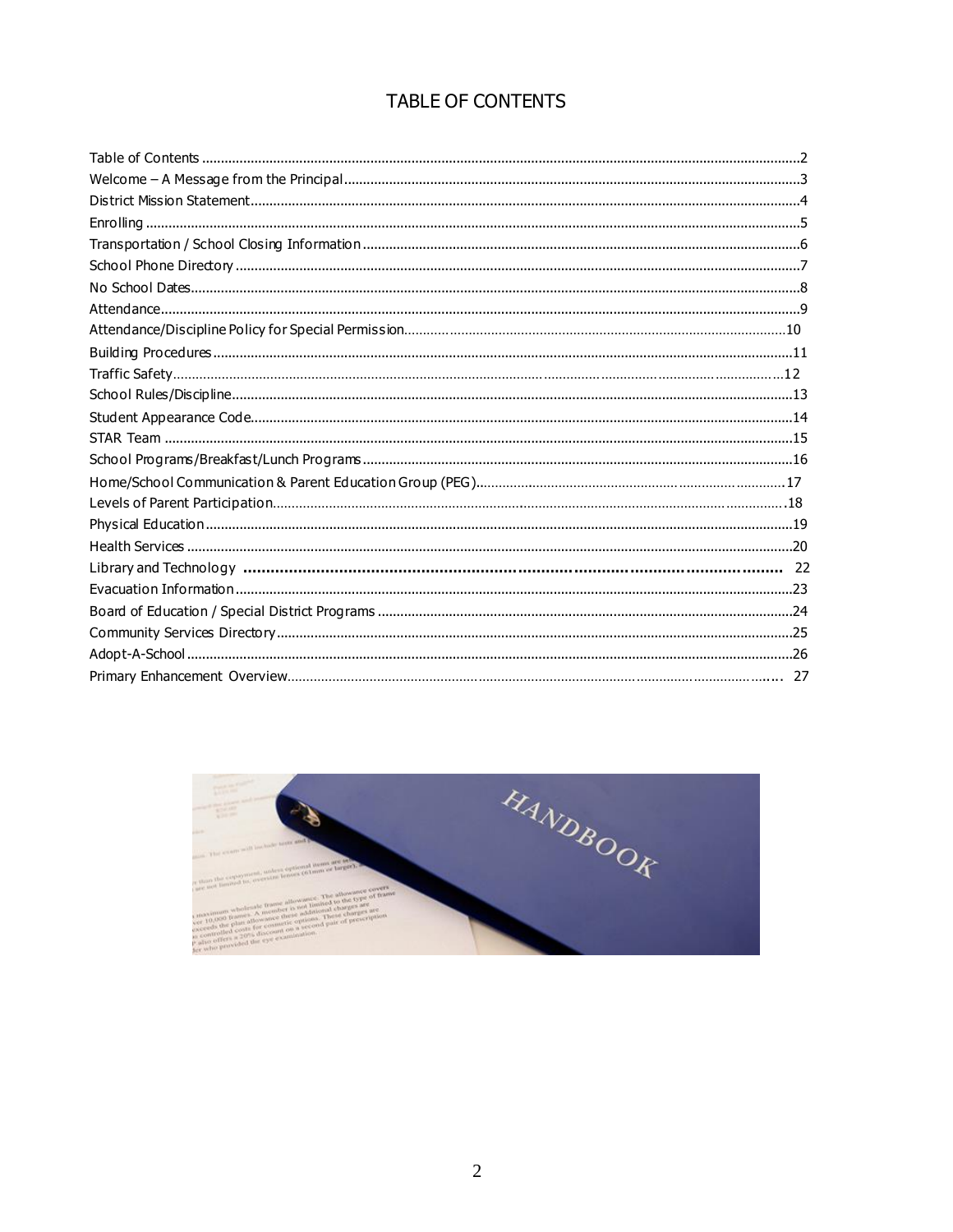

September 2021



Dear Parents & Guardians,

79<sup>th</sup> Street Elementary School is such a special place to learn and grow. We are proud of our beautiful school and have high expectations for each and every student. Our students are kind, compassionate, and inquisitive. Together with our dedicated staff, we strive to make connections with students to help them feel valued, accepted, and safe. We commit to assure that every child feels safe, respected and a true sense of belonging, in our school environment that is welcoming and affirming. It is quintessential to the success of all students to continue to build and maintain a positive school culture, where all students feel welcomed and most valued!

We are committed in exposing our students to various learning experiences that foster creativity and curiosity, creating the skills and mindset they will need to become productive and successful members of an increasingly global society. Instructional staff attended multiple workshops and training sessions to sharpen their knowledge and skills this summer to ensure the best possible learning experiences for all.

Office personnel has been enrolling students, contacting families, and making sure that we are ready for all of our students. Our maintenance and custodial staff have worked in preparing our school to make sure our environment is clean, safe, and orderly.

#### **Some important district updates for the 2021-2022 school year:**

- There has been a re-districting of the school district boundaries.
- Breakfast begins at 8:30 a.m. and concludes at 8:50 a.m.
- Early dismissal at the elementary level will occur **every Wednesday at 2:00 p.m.**
- Parent/Teacher conferences days will be more flexible for parents. Check with your child's teacher(s) to schedule appointments and availability.
- A stronger emphasis will be placed on social emotional learning as a result of some students who have not physically been is school for over a year.

Also, please keep in mind, changes are subject to any COVID-19 updates and available resources, as well as direction from district, state, and federal entities. We are available to answer any questions you may have. You may contact us by calling our office at (716) 278-7900. Looking forward to a wonderful school year!

Sincerely,

**S. Smith** Principal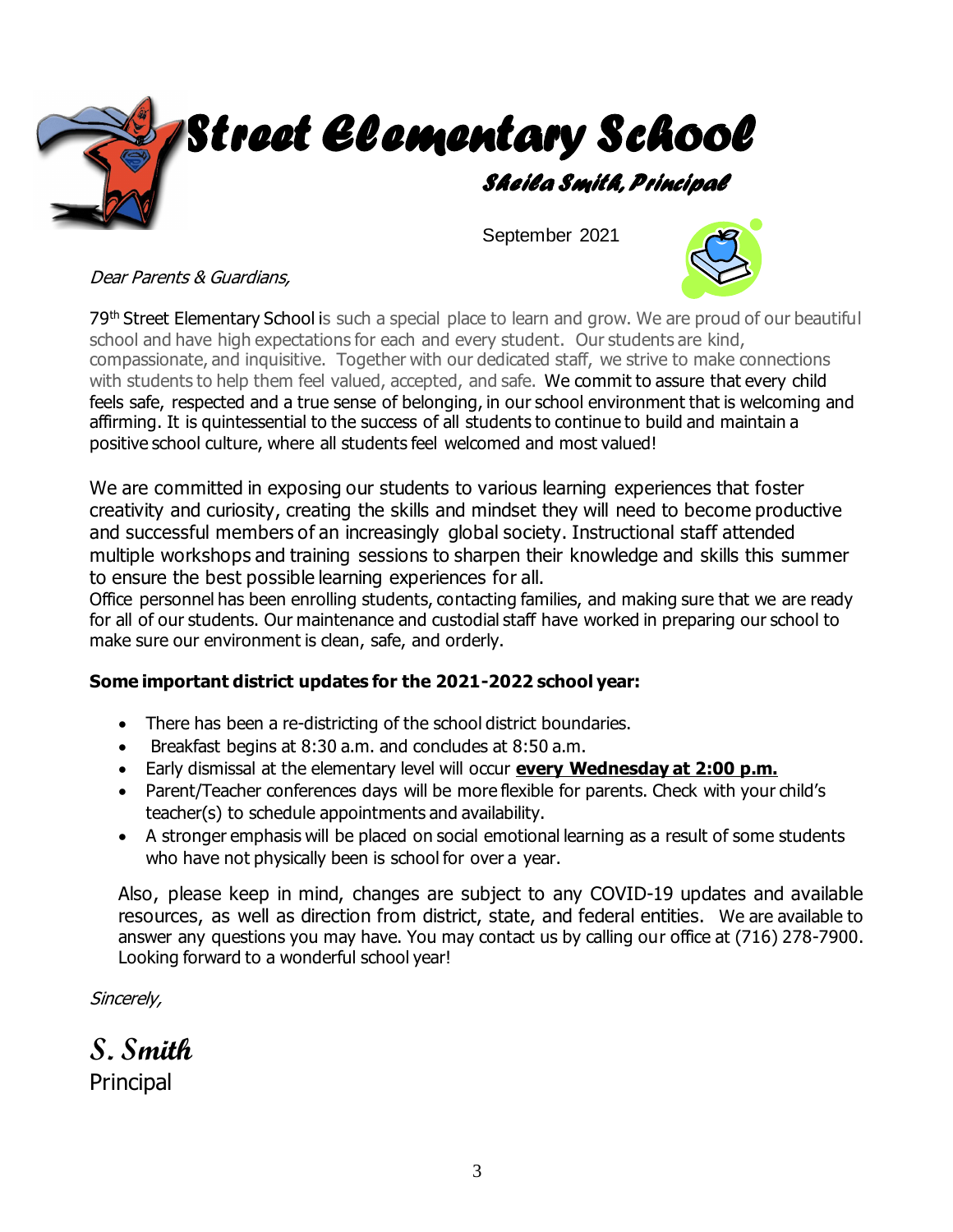# **District Mission Statement**

The Niagara Falls City School District's mission is to guarantee educational excellence for every student and to prepare students for successful employment, continuing education and life-long learning in an ever-changing world.



# **Niagara Falls Board of Education Strategic Goals**

- 1. To exceed and continuously improve learner outcomes against academic standards.
- 2. To achieve the highest level of employee cooperation, trust and empowerment.
- 3. To effectively control financial costs while maintaining quality education.
- 4. To achieve the highest level of partnerships with our community.
- 5. To provide, integrate and promote technology throughout all facets of our organization.

# **The Mission of 79th Street Elementary School:**

Learning for All….Whatever It Takes!

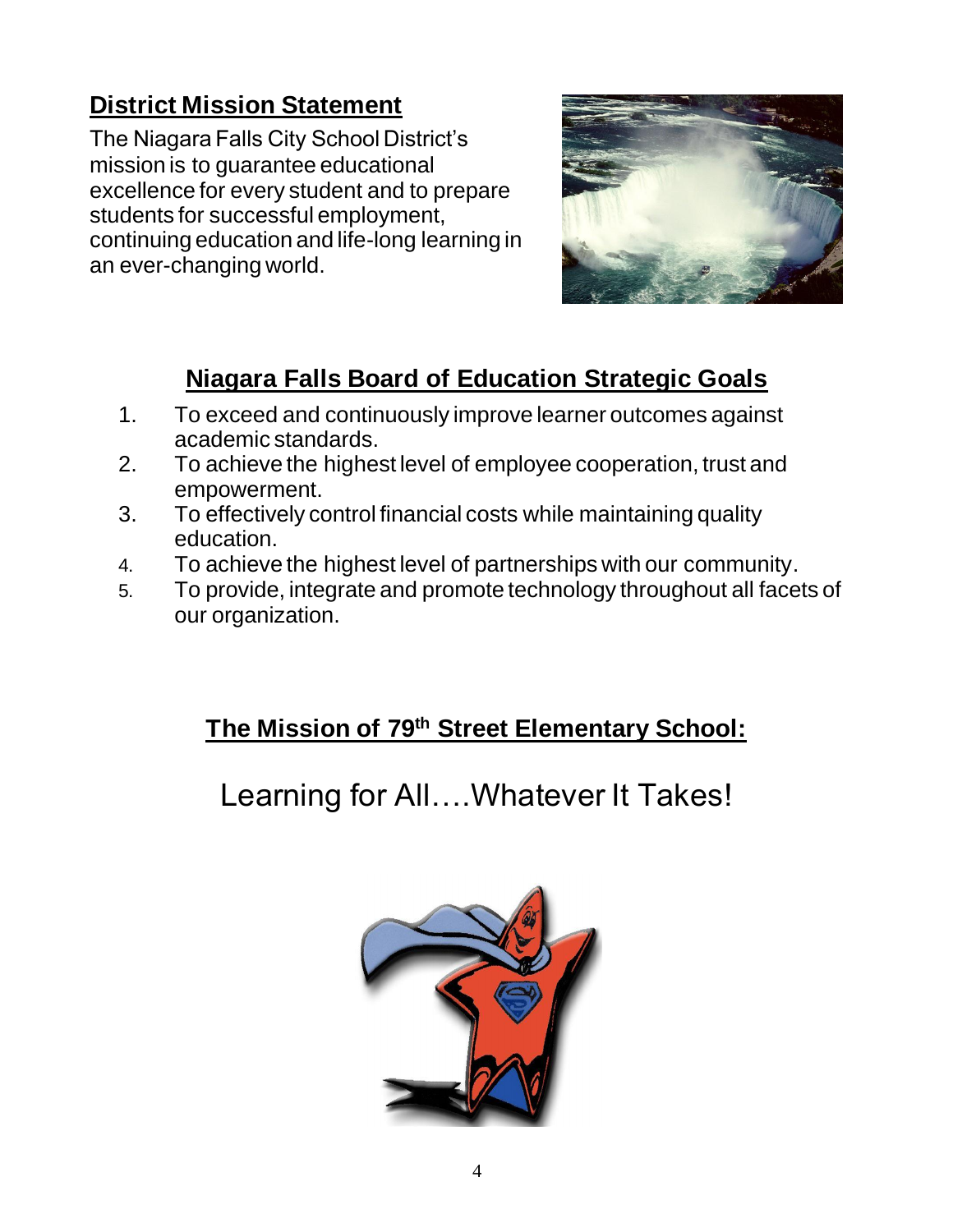# **Enrolling in School**

All student registration is processed in one central location. Whether registering your very young child or transferring an older child into our schools, the District has a one-stop location to get you all set. Simply visit our **CENTRAL REGISTRATION OFFICE** located inside the **Administration Building at 630-66th Street**, during regular business hours. You can complete all the paperwork and get all the information you need.

#### **Business Hours: Monday through Friday: 8:30am-12:30pm and 2:00pm-3:30pm**

If you need a time that does not fall between those hours, call the registration office. They will try to accommodate you.

#### **Student Registration Office– 286-4273**

Also, upon registering, a birth certificate must be presented as proof of age and proof of immunization. **A birth certificate is the only legal document accepted for proof**. A form from the hospital cannot be accepted. Verification of address must be presented at the time of registration. Utility bill, lease agreement, or a notarized statement of address from the landlord or social services verification of address is acceptable.

It is very important that we have all up-to-date information; therefore: **ALERT THE OFFICE IMMEDIATELY OF CHANGES IN YOUR CHILD'S ADDRESS, PHONE NUMBER OR EMERGENCY NUMBER**.

### **Daily Schedule**

**Pre-K – Grade 6**

**Monday, Tuesday, Thursday, Friday 9:00 a.m. – 3:00 p.m.**

**Wednesday 9:00 a.m. – 2:00 p.m.**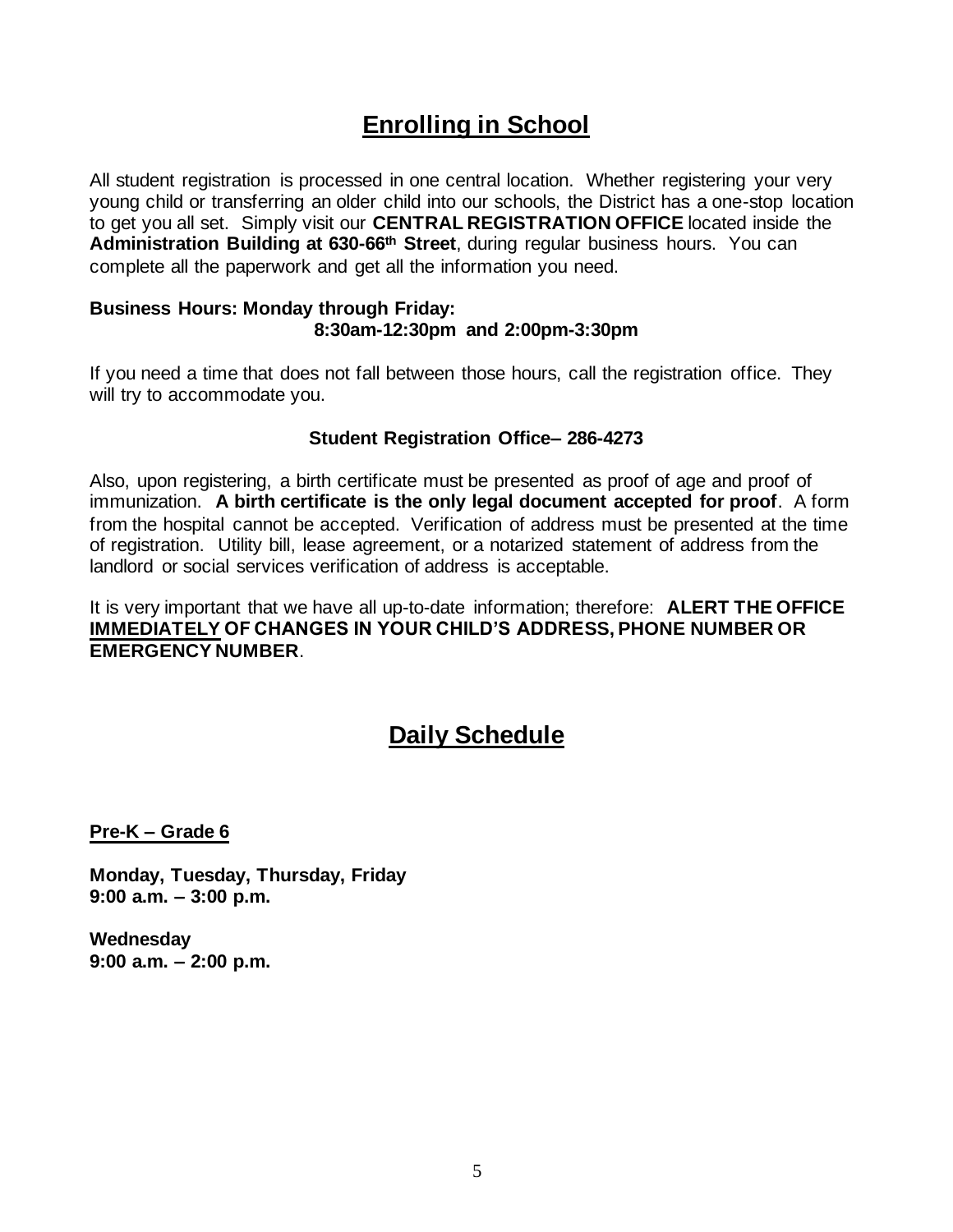# **TRANSPORTATION**



State subsidized bus transportation is provided free to all children in kindergarten through 12th grade who live more than 1.5 miles from the schools they attend. Eligibility will automatically be determined by computer registration at the student's school. All elementary special education students are transported. Parents must inform the school of any address change to ensure service.

Buses Arrive Buses Depart 8:45 – 8:55 am 3:00 pm

\*You will be notified of your child's bus stop and arrival times of the bus at that location.

# **SCHOOL CLOSINGS**

If schools must be closed because of bad weather or other emergencies, parents and students will be notified in the early morning, or if possible, the evening before by the District's All-Call system. Announcements will also be made via your local radio and television stations.

If schools are closed in the morning, they are closed all day for all activities including evening classes or special evening programs unless otherwise announced. Please make arrangements for your child's care if such an emergency should arise. There may be a time when it will be necessary to dismiss children early. Therefore,



the school will need to know where your child should go in the event there is no one home.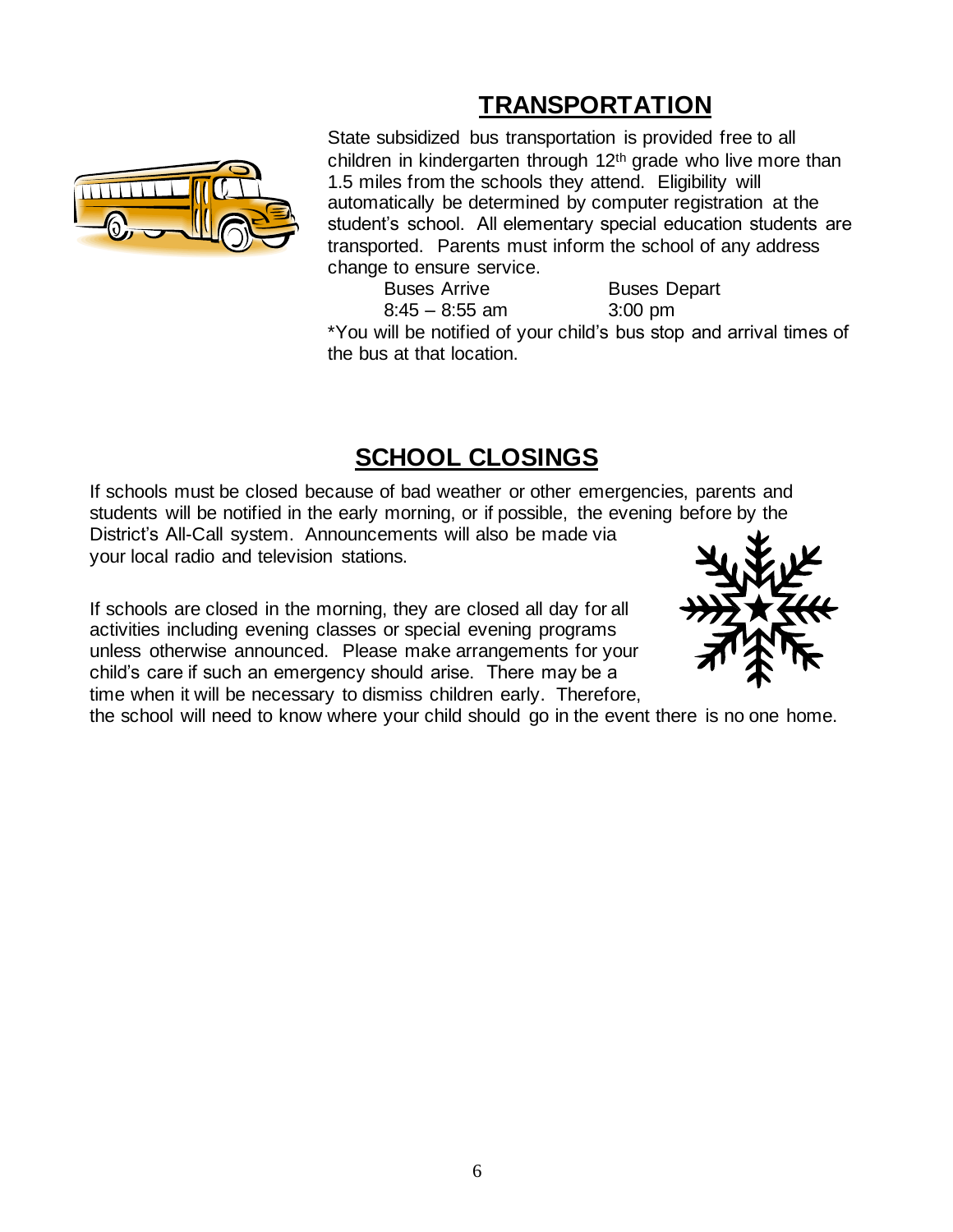### **School Directory**

**79th Street Elementary School**

551 – 79th Street Niagara Falls, NY 14304

| <b>School Telephone Number</b><br><b>School Fax Number</b> |                              | 278-7900<br>278-7901 |
|------------------------------------------------------------|------------------------------|----------------------|
| <b>Health Office</b>                                       | <b>Nurse</b>                 | 278-7907             |
| <b>Lunch Applications</b>                                  | <b>Senior School Monitor</b> | 278-7900             |
| <b>Transportation Issues</b>                               | Senior School Monitor        | 278-7900             |
| or                                                         | Annie Carr                   | 286-4239             |
| <b>Report Card problems</b>                                | Your child's teacher         | 278-7900             |
| Academic progress                                          | Your child's teacher         | 278-7900             |
| For a problem at school                                    | The Principal's office       | 278-7900             |
| To volunteer                                               | Your child's teacher         | 278-7900             |
| <b>Special Education</b>                                   | <b>Pupil Service Office</b>  | 278-7902             |
| or                                                         | <b>CSE</b>                   | 286-4280             |
| Curriculum questions                                       | School office                | 278-7900             |
| or                                                         | Instructional Office         | 286-4207             |
| <b>District Policy questions</b>                           | <b>Human Resources</b>       | 286-4225             |
| Custodian                                                  | <b>Custodian Office</b>      | 278-7903             |
|                                                            |                              |                      |



# **2021 - 2022**



Learning For All... Whatever It Takes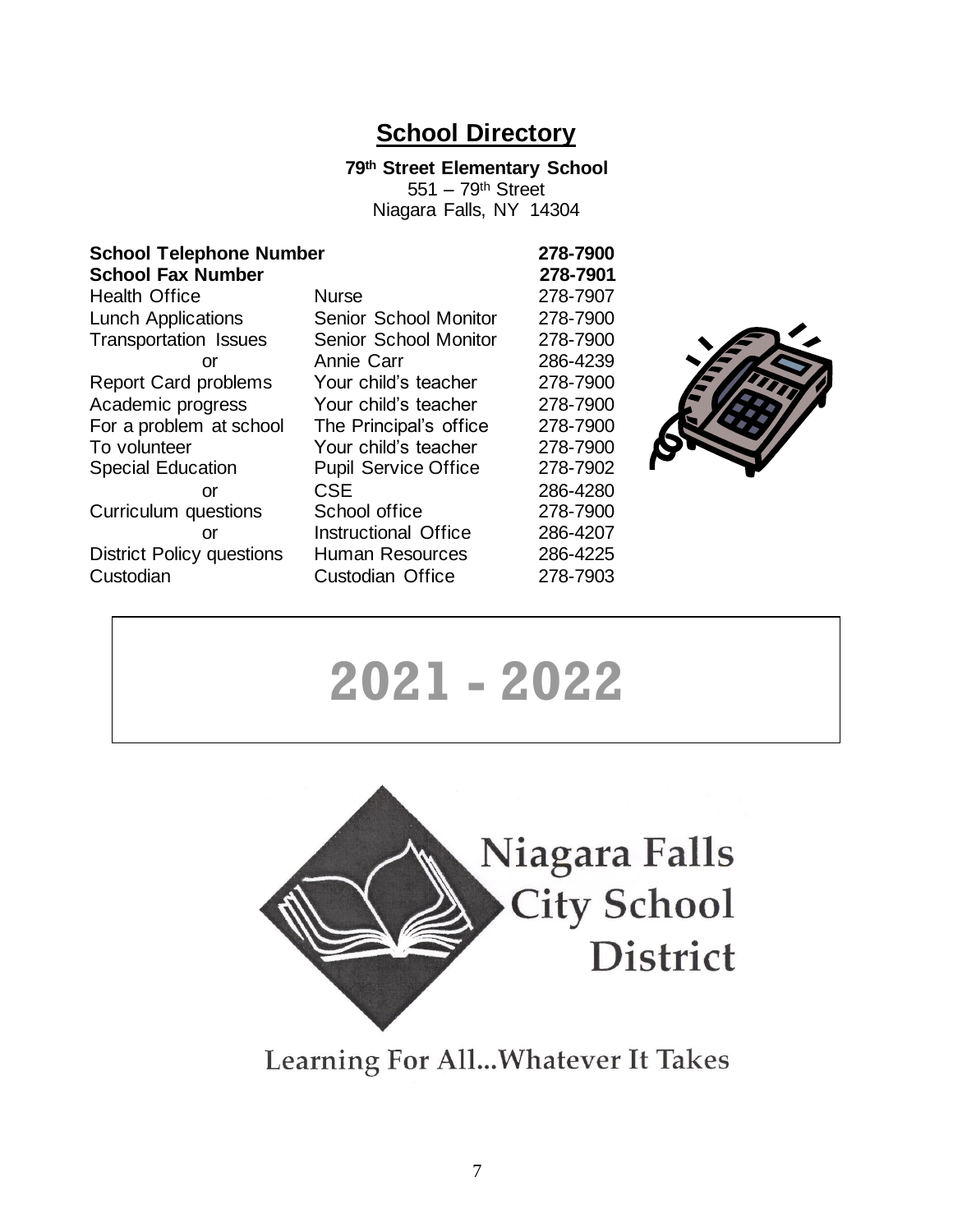### **79th Street Elementary No School Dates for 2021-2022**

MONDAY, OCTOBER 11TH – Columbus Day

TUESDAY, NOVEMBER 2<sup>ND</sup> – NO SCHOOL Superintendent's Conference Day

MONDAY, NOVEMBER 11<sup>TH</sup> - Veterans Day

WEDNESDAY, NOVEMBER 24TH, THRU FRIDAY, NOVEMBER 26TH – Thanksgiving **Holiday** 

THURSDAY, DECEMBER 23RD THRU FRIDAY, DECEMBER 31ST – Winter Recess

MONDAY JANUARY 3RD – School Resumes

MONDAY, JANUARY 17 $TH$  – Dr. Martin Luther King Day

MONDAY, FEBRUARY 21ST – President's Day – NO SCHOOL, NO STAFF

FRIDAY, MARCH 11TH – NO SCHOOL Superintendent's Conference Day

MONDAY, APRIL 11TH – NO SCHOOL

TUESDAY, APRIL 12TH THRU FRIDAY, APRIL 22ND – Spring Recess

MONDAY, APRIL 25th- RETURN TO SCHOOL FROM SPRING RECESS

MONDAY, MAY  $30<sup>TH</sup>$  – Memorial Day

MONDAY, JUNE 20TH – Junteenth – NO SCHOOL

THURSDAY, JUNE 23RD – **LAST DAY OF SCHOOL FOR STUDENTS**

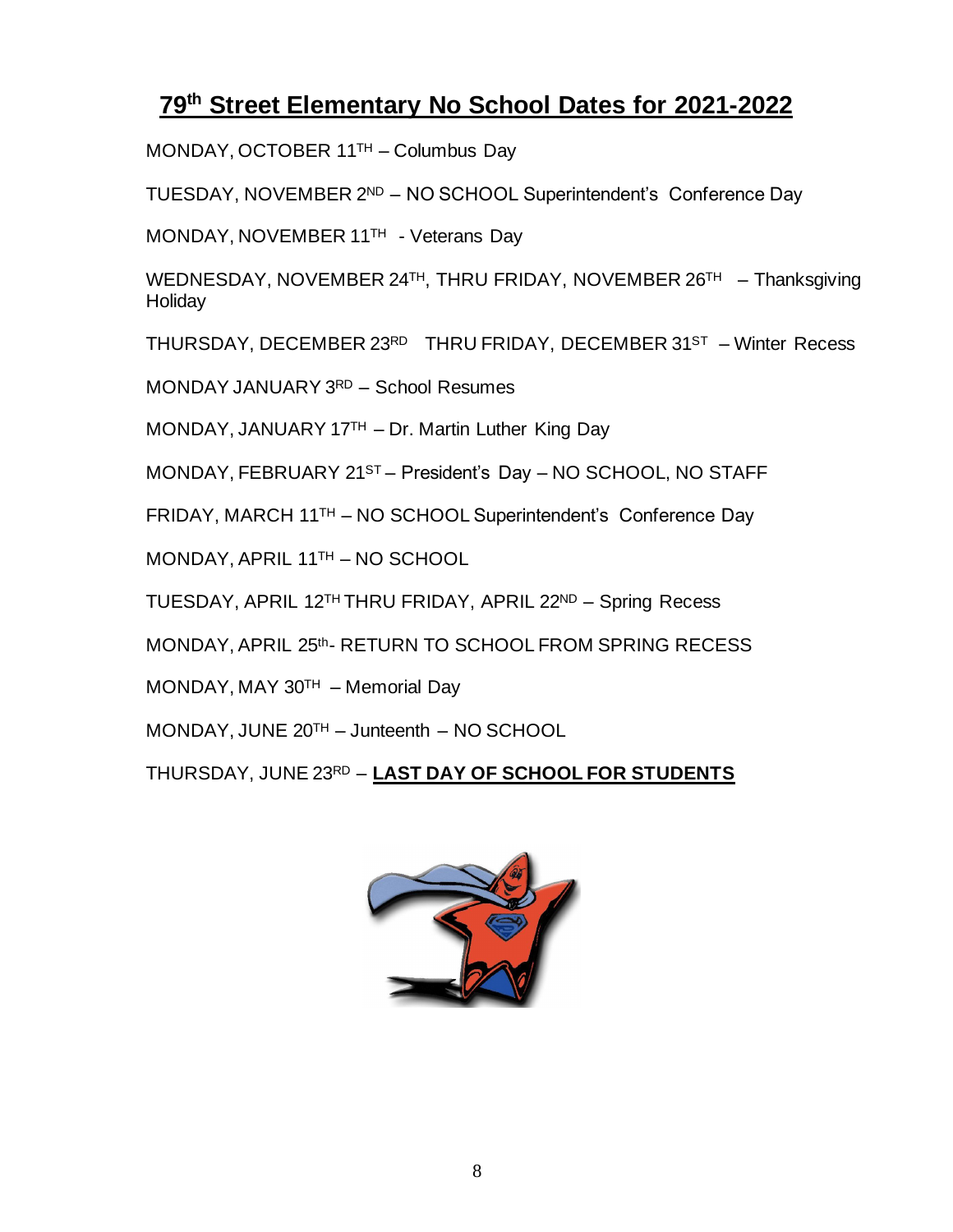# **Attendance Requirements**

Regular attendance is important for success in school. Parents should make every effort to have their child in school, rested and ready for work. Only illness, emergency, medical or dental reasons should keep a child from attending school. A student must bring a note for the absence as required by State Attendance Policy.

Tardiness is also a serious problem since work and assignments are missed. Parents should stress with their children the importance of arriving to school on time, ready to work.

### **Attendance Policy**

#### **Absence:**

It is expected that students will attend school daily and punctually, unless there is a serious reason.

**Excused Absence Unexcused Absence Sickness Visiting Relatives Sickness or death in the family Vacation Quarantine Baby-sitting Attendance at health clinic, etc. Oversleeping, etc.**

#### **Our Policy:**

- Call the school if your child will be absent
- **Send in a written excuse when your child returns to school**
- If your child has been absent more than the usual amount of times, a warning letter will be sent to you
- \* If your child continues to be absent and the absences are more than twenty days (without a valid medical reason), we will not hesitate to consider this educational neglect and will report such to the appropriate agency.
- An absence without a written excuse will be considered an illegal absence
- If a medical appointment is necessary during the school day and the child will report to school when finished, please send in a written note the day before the appointment so your child will not be marked with an absence or tardiness.
- Please send a note in with you child if he/she needs to be excused early for an appointment. The child will be called down to the front desk when an adult arrives to pick him/her up.

#### **Tardy:**

- **When your child is tardy, they are to report to the Main Office for a tardy pass before going to their class.**
- A written note must be sent to the school with an explanation for tardiness.
- Parents will be contacted in instances of recurring tardiness.

#### **Change of Address/Telephone:**

It is extremely important that every student maintain an up-to-date address and working telephone number in the school office. Notify the school immediately if you have a change of address or telephone number. Also, please let us know if your work place and work number changes.

**It is also extremely important that we have an emergency name and phone number. Please call the school if your emergency contact and telephone number have changed.**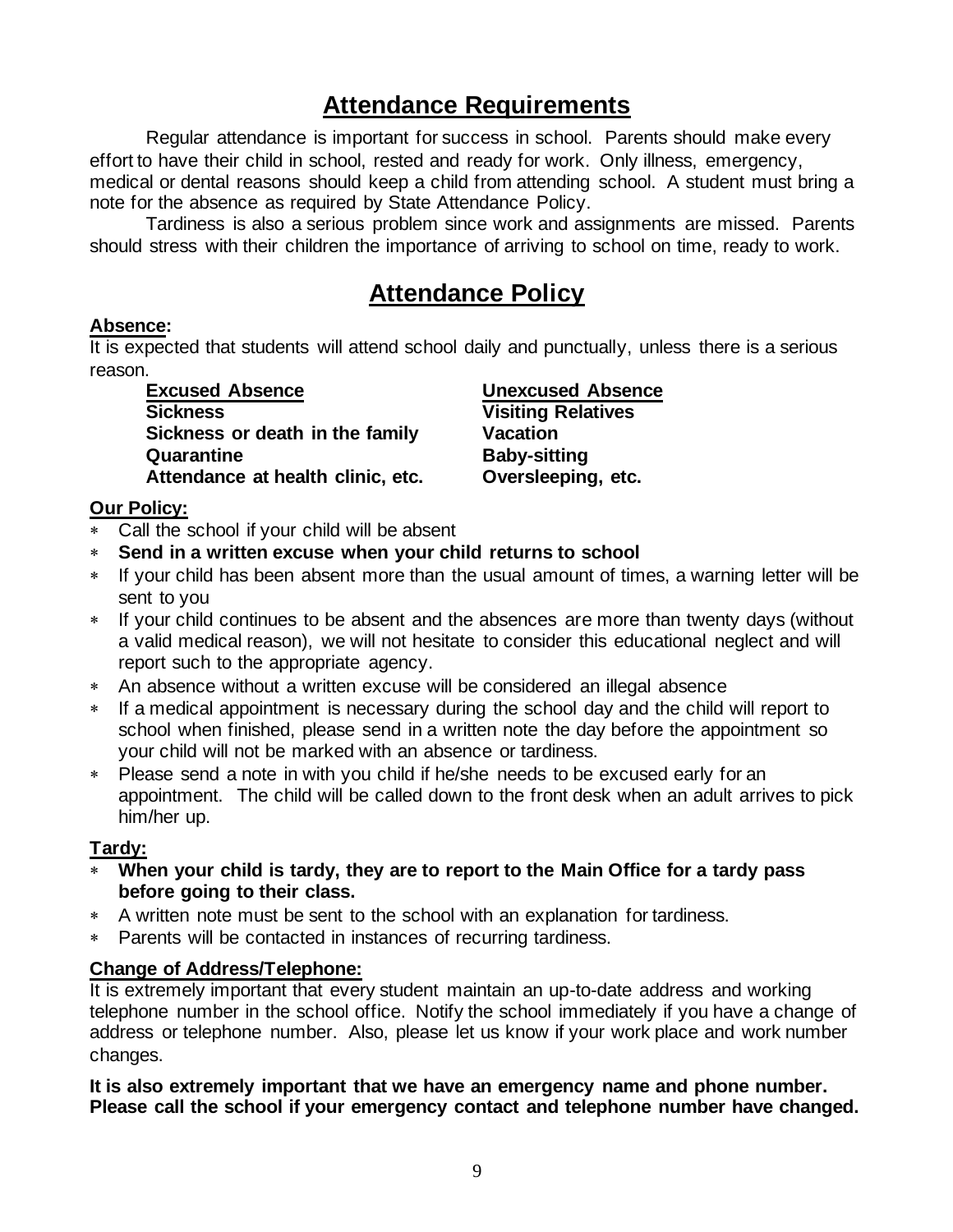# **Attendance/Discipline Policy for Students Attending 79th Street Elementary on Special Permission:**

Students attending 79th Street Elementary School on Special Permission are expected to attend school regularly and on time, and to maintain appropriate and acceptable behavior. Special Permission is conditional. If students violate school policies, attendance codes, or school rules, their Special Permission will be **revoked** and they will be required to return to their home school immediately.

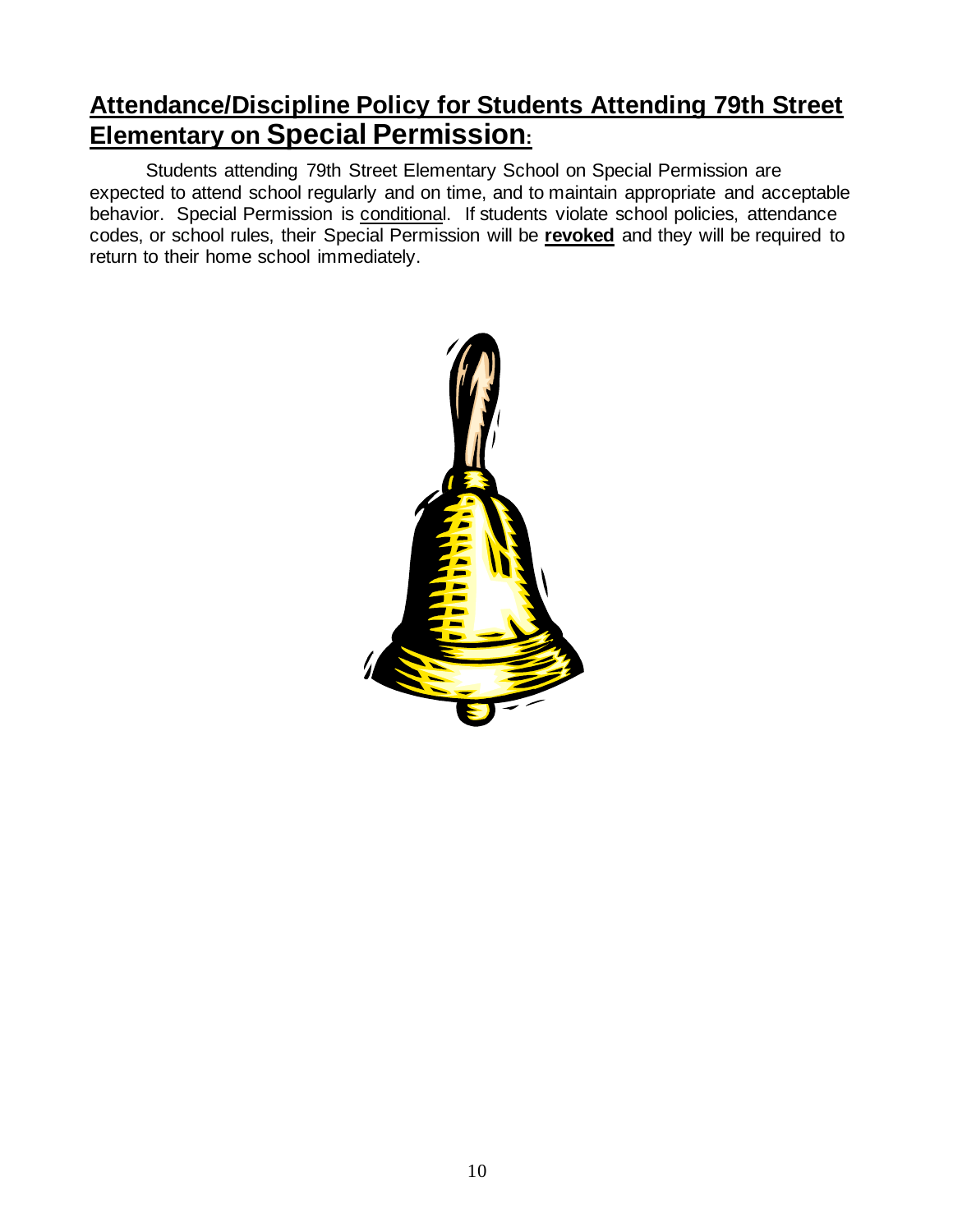# **BUILDING PROCEDURES**

### **ENTRANCE PROCEDURES**

In an effort to maintain a safe and orderly environment, we have developed policies/procedures for students entering and exiting the building. This helps us to watch/control who picks up the children.

The 79th Street turn around is for **busses only\*\***. The bus turn around is located in the front of the building and will relieve dangerous traffic congestion in the front of the building. A student drop-off & pick-up is available on the 80<sup>th</sup> St. side of the building.

#### **Students should enter the building as follows**:

**Breakfast: ALL** walkers who are **having breakfast** may enter through **either entrance**  starting at 8:30 a.m.

#### **Dismissal Procedures:**

**Bus Students:** Dismissed at 2:55 p.m. by PA announcement as busses arrive.

**Latchkey:** Dismissed at 2:55 p.m. and immediately report to cafeteria. **Pre-K-2 –** Will be walked by a Latchkey staff member

Teachers will escort their students to their designated exit door at 3:00 p.m.

#### **\*Parents must wait outside for all pick-ups.**

\*\*\*The rear parking lot is FOR STAFF ONLY

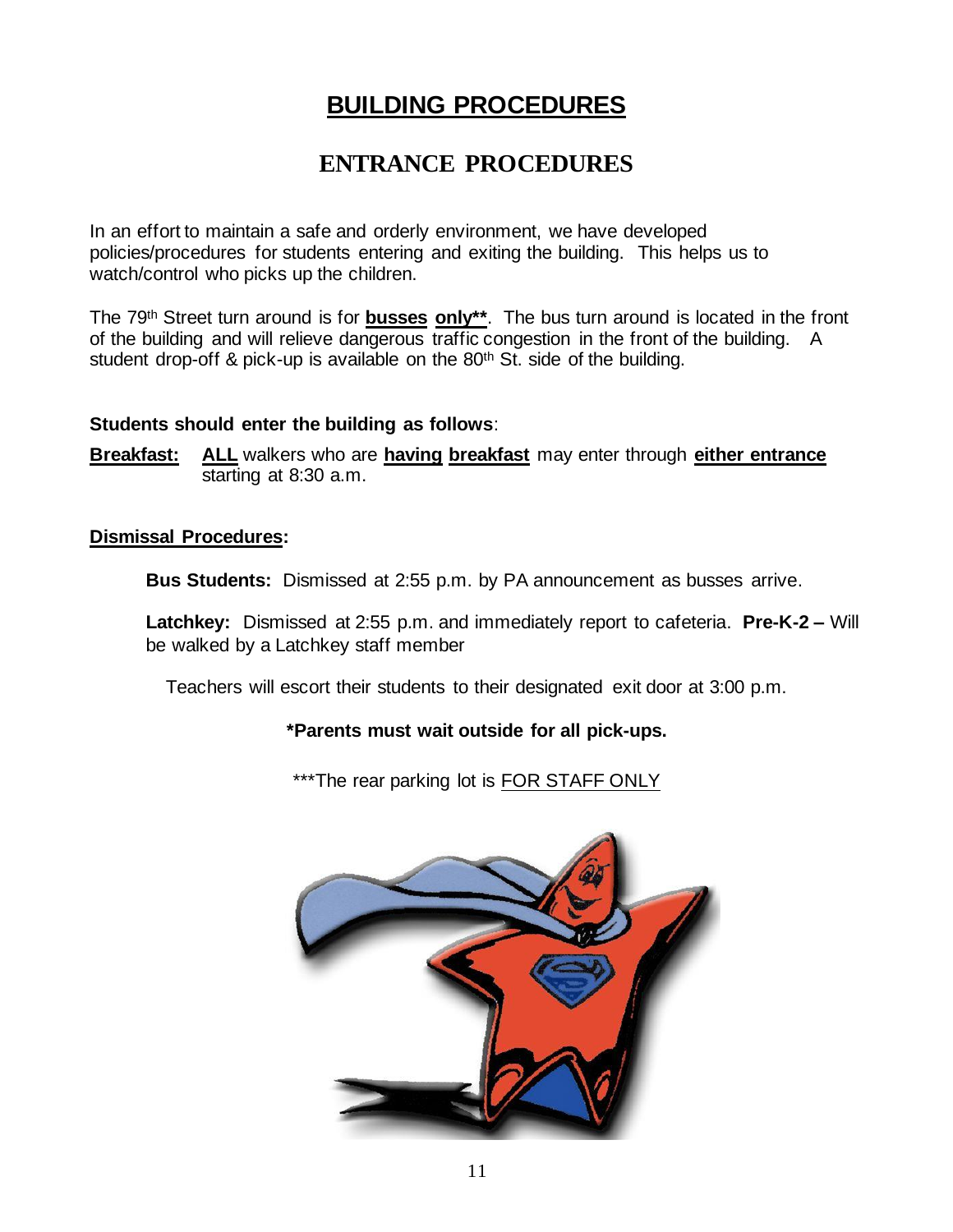#### **Traffic Safety**

Please review safe pedestrian rules with your child and insist that he or she cross only at the corners. If you are dropping off or picking up your child, please observe the **NO PARKING** regulations around the building. Also observe the handicap parking signs. Parking in the designated handicap section (unless you have a handicapped parking permit) is prohibited by law.



Drop offs can be done at the pull-off on 80th Street. **PLEASE - DO NOT DOUBLE PARK OR BLOCK CROSS WALKS!**

#### **Drills**

Each school is required to conduct 12 drills throughout the school year. There will be eight fire drills in the fall semester, and four in the spring semester. This will include "Lockdown" drills. These drills will not be announced. It is imperative that we have these practice drills in order to be prepared in the event of a real emergency! We ask that you discuss with your child the seriousness of the drills so that we will all be prepared for any emergency.

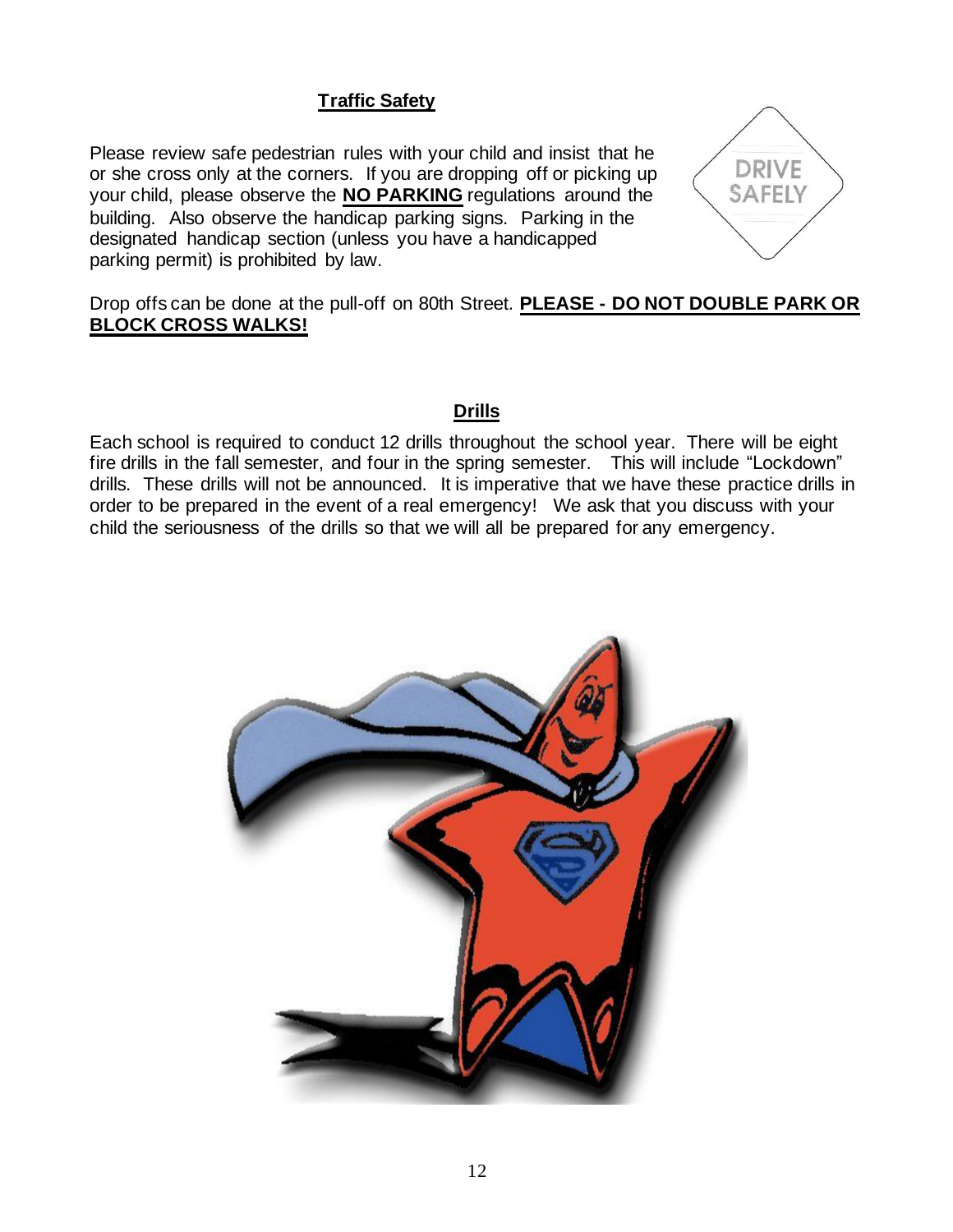# **School Rules**

Together the 79<sup>th</sup> Street Elementary School teachers and administrators have developed rules that are to be followed by all students in the building and on school grounds. They are as follows:

- 1. Obey requests and directions of all school staff the first time given
- 2. Take care of all personal and school property
- 3. Fights, weapons, stealing, and use of abusive language is not acceptable at school
- 4. Observe safety habits at all times

# **Discipline**

All discipline policies are referenced in the Niagara Falls School District's "Regulations for Implementing Board Policies on School Discipline Codes in the Niagara Falls Public Schools". Anyone who does not have a copy of this handbook is welcome to stop by the school and pick up a copy.

Children must learn a number of laws (rules), procedures, and routines in order to become successful members of society. Our goal is to develop self-disciplined students. Students, parents and all school personnel must work together to obtain this goal.

Teachers will be working with students to develop class rules, procedures and routines during the first week practiced throughout the school year. Students who experience difficulty following these rules, etc. are given additional assistance in the development of selfdiscipline.

#### **Additional assistance may include:**

- 1. Discussion with student concerning rules, routines, and expectations for success.
- 2. Parent contact and/or conference.
- 3. Loss of some privileges during school time.
- 4. Short-term removal from classroom.
- 5. Referral to building administrator or STAR team for additional assistance and follow-up parent conference.
- 6. Chronic and/or serious problems may result in suspension from school.

#### **SUSPENSION: Students may be suspended from school for the following reasons:**

- **1. If they are insubordinate (disobey school rules and/or reasonable requests of school personnel).**
- **2. If they are disorderly, or if their conduct otherwise endangers the safety, morals, health or welfare of others.**
- **3. If their physical or mental condition endangers the health, safety or morals of themselves or other minors.**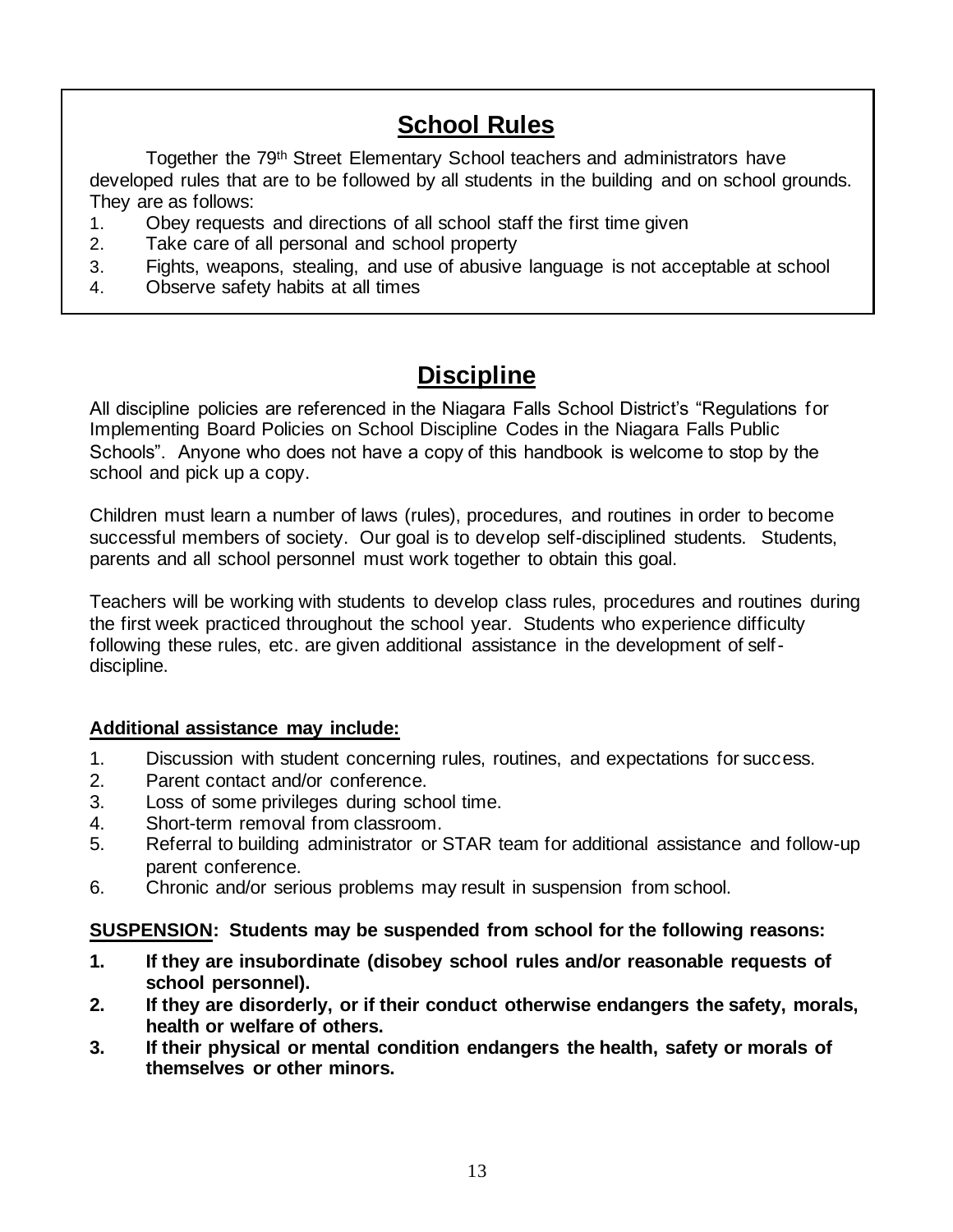### **STUDENT APPEARANCE CODE OF THE NIAGARA FALLS CITY SCHOOL DISTRICT**

The Niagara Falls School Community believes that students' appearance should at all times be neat, clean, and appropriate for school and school functions. The students' individual dress and appearance is primarily the responsibility of the student and his/her parents. The students' appearance should be clean and neat, and should not be a distraction to other members of the school community, nor a safety or health risk to the student or others.

#### **The following minimal standards are enforced:**

- 1. Headgear should not be worn in the building, except for a religious or medical exemption.
- 2. **Footwear must be worn at all times. Hazardous footwear (flip-flops, slip-ons/slides, shoes with heels, backless or open-toed shoes) will not be allowed. NO HEELIES** will be allowed.
- 3. All underwear must be completely covered with outer clothing, and all apparel should be fastened appropriately and worn as designed.
- 4. Above the waist apparel must cover all of one's person except the arms and a modest opening at the neck, and may not be of transparent materials. Blouses, shirts and sweaters are to cover shoulders, back, chest and stomach.
- 5. Extremely brief garments such as tube tops, net tops, halter-tops, spaghetti straps and plunging necklines are not appropriate.
- 6. Sleeveless team jerseys cannot be worn, except over a t-shirt with sleeves.
- **7. All fashions should be no more than three inches above the top of the knee when the student is in a standing position.**
- 8. If a student chooses to wear layered fashions, each and all layers should comply with the student appearance code.
- 9. All articles which advertise, display, or represent items depicting such themes as alcoholic beverages, tobacco, items with abusive, suggestive, controversial, or gang-related themes are prohibited.
- 10. All articles that carry messages that are suggestive, vulgar, obscene, libelous or denigrate others on account of race, color, religion, ancestry, national origin, sex, sexual orientation or disability are prohibited.
- 11. Appropriate Physical Education clothing, i.e. gym shorts, may be worn in Physical Education Classes only.
- 12. During the school day, all coats, hats, jackets, scarves, backpacks, gym bags, walkmans, radios, cellular telephones, beepers, and other electronic equipment of any kind are to be kept in lockers. (Exception: gym bags may be carried to and from gym class.)
- 13. Any other mode of dress or personal appearance not covered by the above which is dangerous, disruptive, distracting and/or disturbing to the progress of the educational program or activity is prohibited.

Students who violate the Student Appearance Code shall be required to modify their appearance by covering or removing the offending item. Students who are unable to do so shall be retained for the remainder of the day or until a parent or designee brings an acceptable ch ange of clothing to the school.

Students who refuse to comply with the Student Appearance Code shall be subject to discipline, up to and including in-school suspension for the day. Any student who repeatedly fails to comply with the Student Appearance Code shall be subject to further discipline, up to and including out-of-school suspension.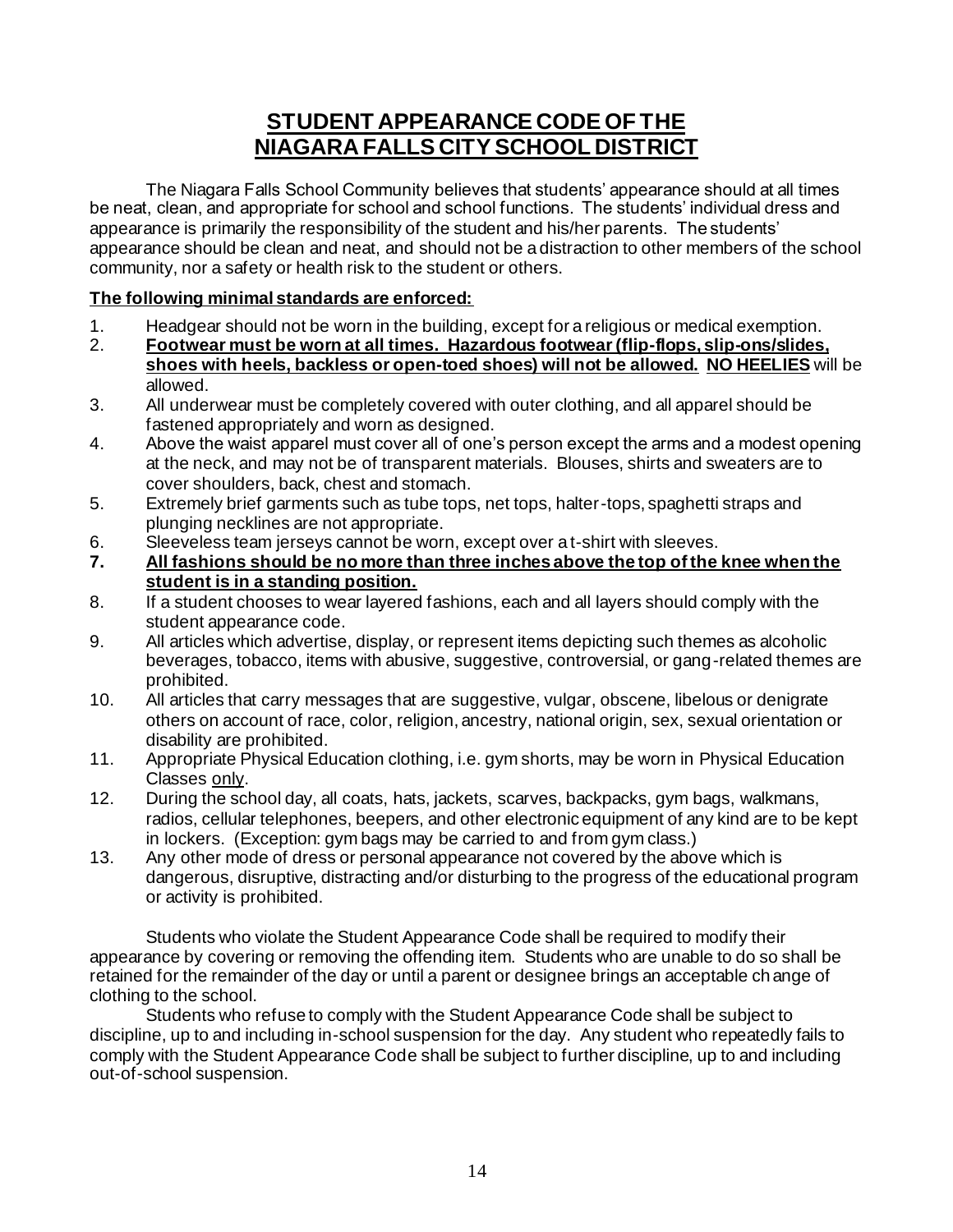### **STAR Team**

Mrs. Sheila Smith, Principal Ms. Chelsea Schelter, School Psychologist Mrs. Amy Milleville, Guidance Counselor Ms. Ariana Sneed, Pupil Service Assistant

The 79th Street School STAR Team consists of a Building Administrator, a School Psychologist, the Guidance Counselor, and the Pupil Service Assistant. Other assisting team members include consultant teachers, the school nurse, speech teachers, occupational and physical therapists, and classroom teachers as needed. The Team meets bi-weekly to discuss students experiencing academic and/or behavioral problems. Team intervention may include academic screening, psychological testing, counseling or referral to outside agencies. Conferences with the student's parents and teachers are held to discuss test results and to develop strategies to improve the child's academic performance.

A student who requires a more structured classroom setting or has severe speech problems may be referred to the Committee on Special Education. Committee meetings are held at the school with a chairperson, team members, the student's parent(s), a classroom teacher and a special education teacher.

The STAR Team also provides age-appropriate classroom guidance activities for 79th Street Elementary School students. Topics include self-esteem, development of positive social skills, problem-solving techniques, time management, study skills, and anger management.

The STAR Team encourages parent involvement and cooperation. Please call one of the individuals listed above if you have concerns or need assistance.

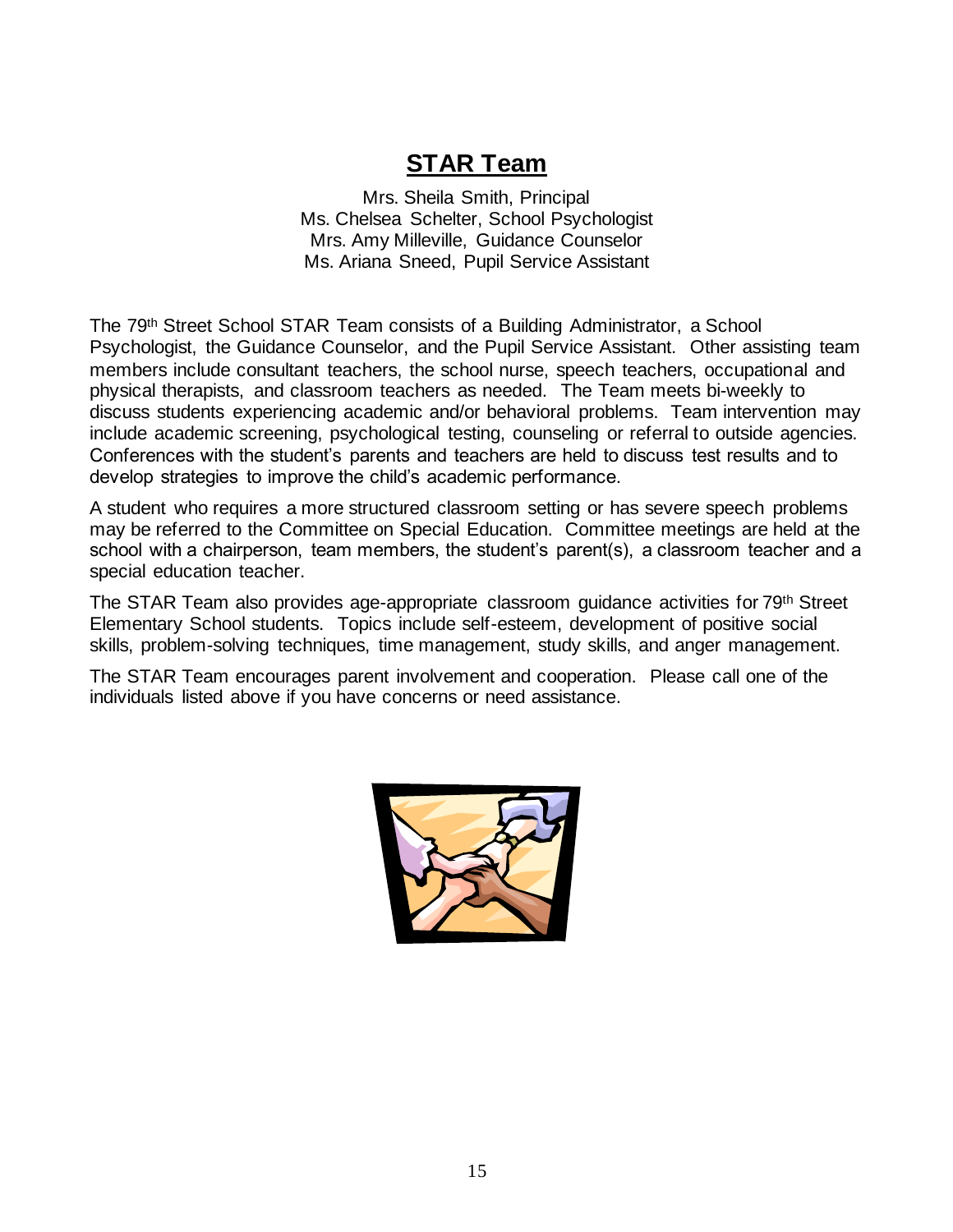# **79th Street Elementary School Programs**

#### **Consultant Teacher Model**

The Consultant Teacher Model is a special education service in which students are identified by the Committee on Special Education and then included in the regular classroom for all subjects with the direct/indirect support from a consultant teacher. In addition, a teaching assistant is available for part of each day to carry out the curriculum and test modifications planned by the consultant teacher and classroom teacher. Students in this model are taught the regular curriculum in order to develop appropriate skills and to meet the standards at their level, while working toward the goals and objectives of their Individual Education Plan.

#### **Instrumental Music Program**

The Niagara Falls City School District offers instrumental music instruction in grades four through twelve. Based upon the goals of the District's instrumental music program, the following opportunities are available for elementary students:

Students in grades four, five, and six are eligible to participate in the program based on student interest, classroom and music teacher recommendations, and instrument availability. Instruction is offered on the following musical instruments: flute, clarinet, saxophone, trumpet, French horn, trombone, baritone horn, tuba, and percuss ion. Detailed information will be made available by our instrumental music instructor, Mr. Michael Quinn.

#### **Breakfast/Lunch Program**

Breakfast and lunch will continue to be offered at no charge. Parents/guardians, however, **will be required** to fill out a lunch form at the beginning of the year and return it to school.

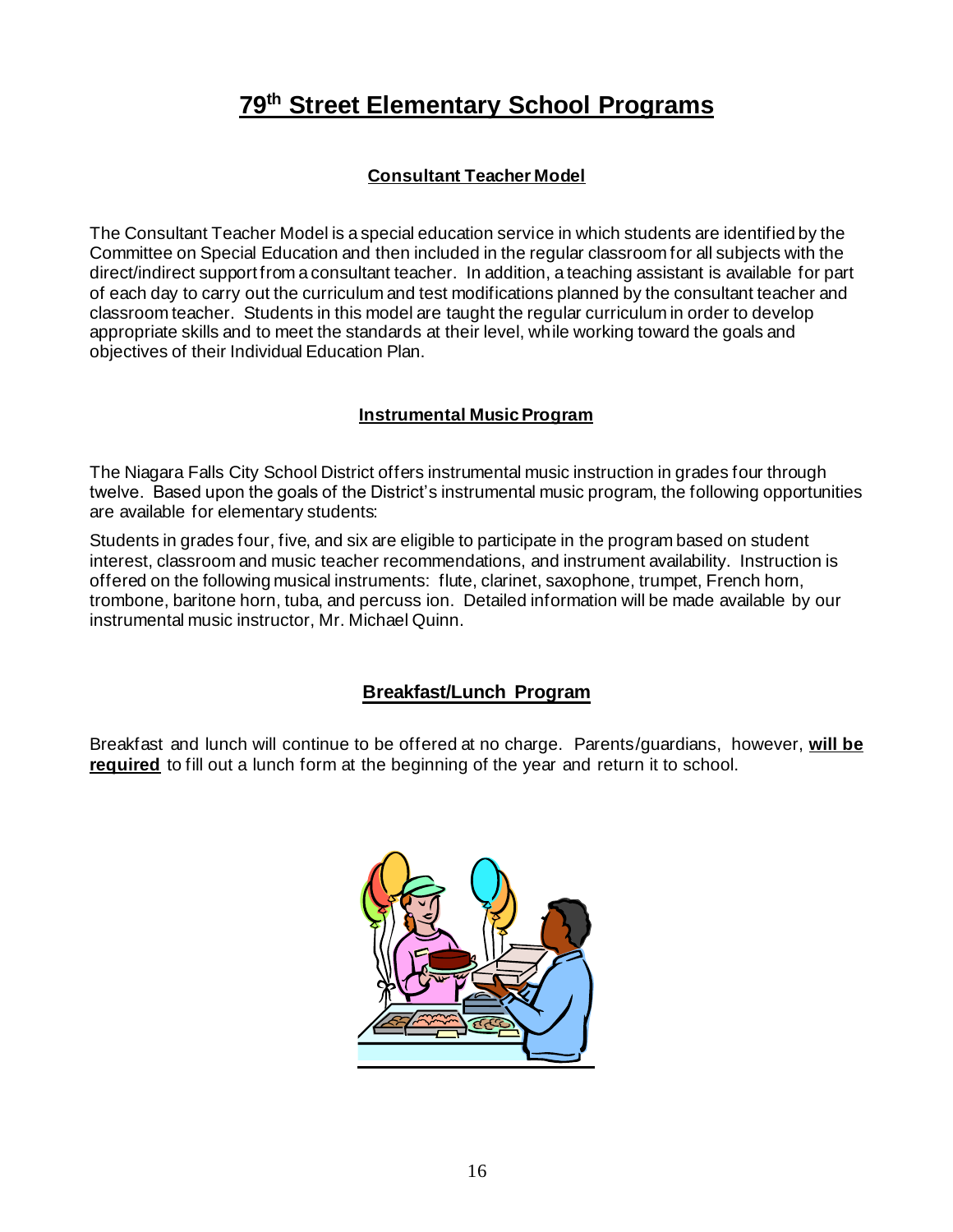# **Home/School Communication**

#### **Report Cards**

Children in grades three through six will receive one copy of the computerized report card, which will be mailed home three times a year at the end of the first, second, and third trimester marking periods. Grades Pre-K through 6 will receive report cards on a trimester schedule in December, March, and June. If you have a question about the report card, please make an appointment with your child's teacher. Also, please make sure that the school has your most current address to ensure that you receive your child's reports from school.

#### **Parent/Teacher Conferences**

Formal conferences are scheduled twice a year. Every parent is urged to attend both conferences. Informal conferences can be made by contacting the teacher.

# **Parent Education Group (PEG)**

The purpose of the 79<sup>th</sup> Street Elementary School Parent Education Group (PEG) is to support the students, faculty, staff and programs of the school. Membership is open to all concerned parents, staff, and alumni of the school. There are no dues, nor any other fees.

The PEG sponsors various events throughout the school year, including sales at Open House, Walk-A-Thon, Cookie/Candy Sale, Basket Auction and other fundraisers. Helping hands and input are always welcome.

For more information, check out our page under the Parent & Student Resources Section of 79th Street School's Website or contact the school at 278-7900.

#### **Parent Volunteers**

We welcome parent volunteers! Please let us know if you can arrange your schedule to help in classrooms or on special projects. All volunteers are asked to sign in and out in our parent volunteer book in the office.

#### **School Store**

Our PEG sponsors and manages the school store, which gives students an opportunity to purchase great school supplies. The store is open every Wednesday and Friday morning.

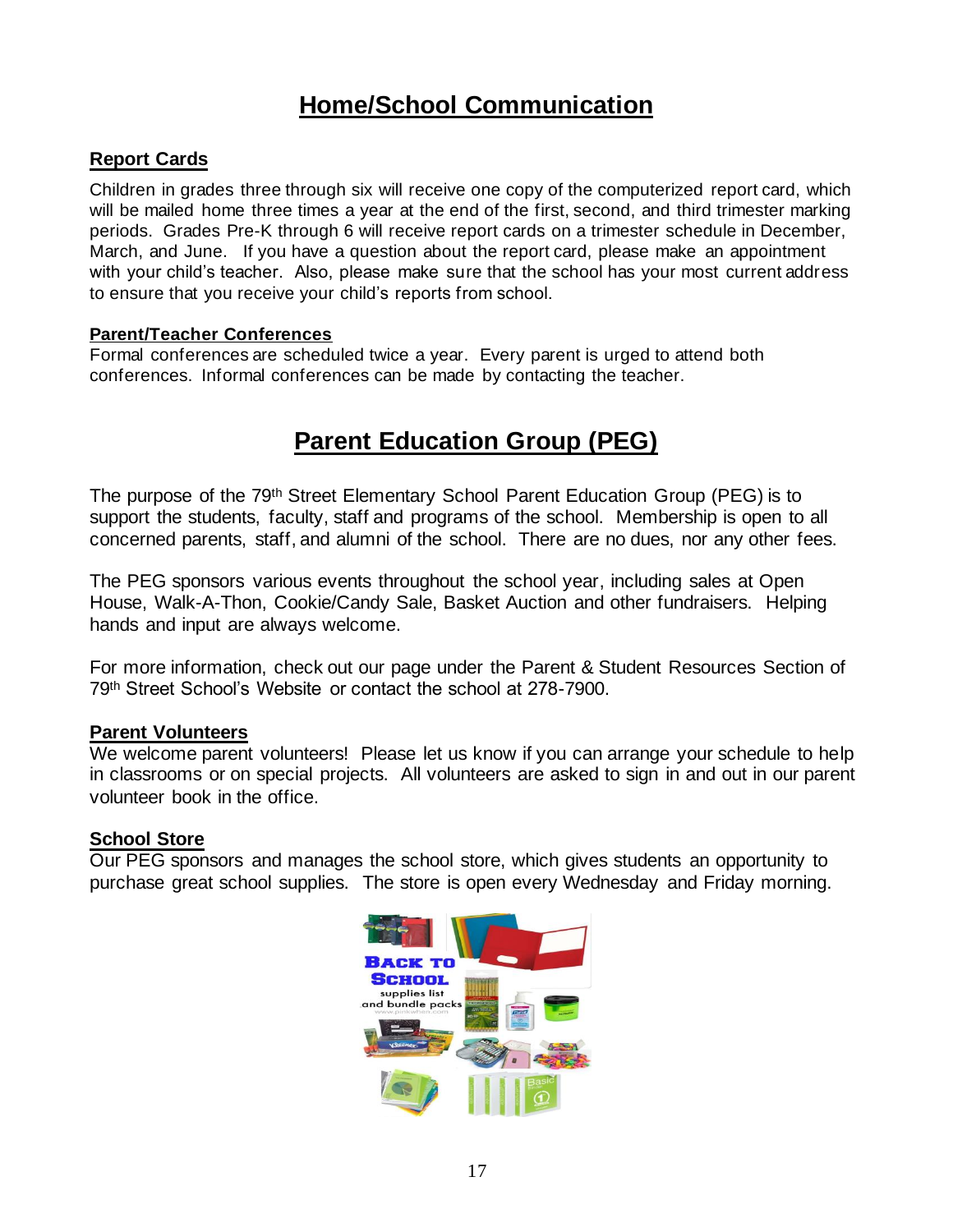#### **Levels of Parent Participation**

#### **Parent/Child**

\* Reads with their children and encourages natural reading and writing activities in the home.

- \* Communicates regularly with their children's teachers.
- \* Talks to their children about what they are learning and doing in school.
- \* Encourages their children to do quality work.

#### **Classroom Volunteers**

- \* Volunteers in their children's classrooms working with small groups of children.
- \* Helps to prepare for class activities on school time or on your own schedule.
- \* Shares your talents.
- \* Supports fundraising activities.

#### **School Level**

- \* Participates on the school committees.
- \* Communicates with parents.
- \* Gathers input and feedback.
- \* Helps to plan school-wide activities and events.
- \* Helps to coordinate activities between grade level.

#### **District Level**

- \* Participates on the District Parent Committee to represent our school.
- \* Communicates with the School Parent Committee.

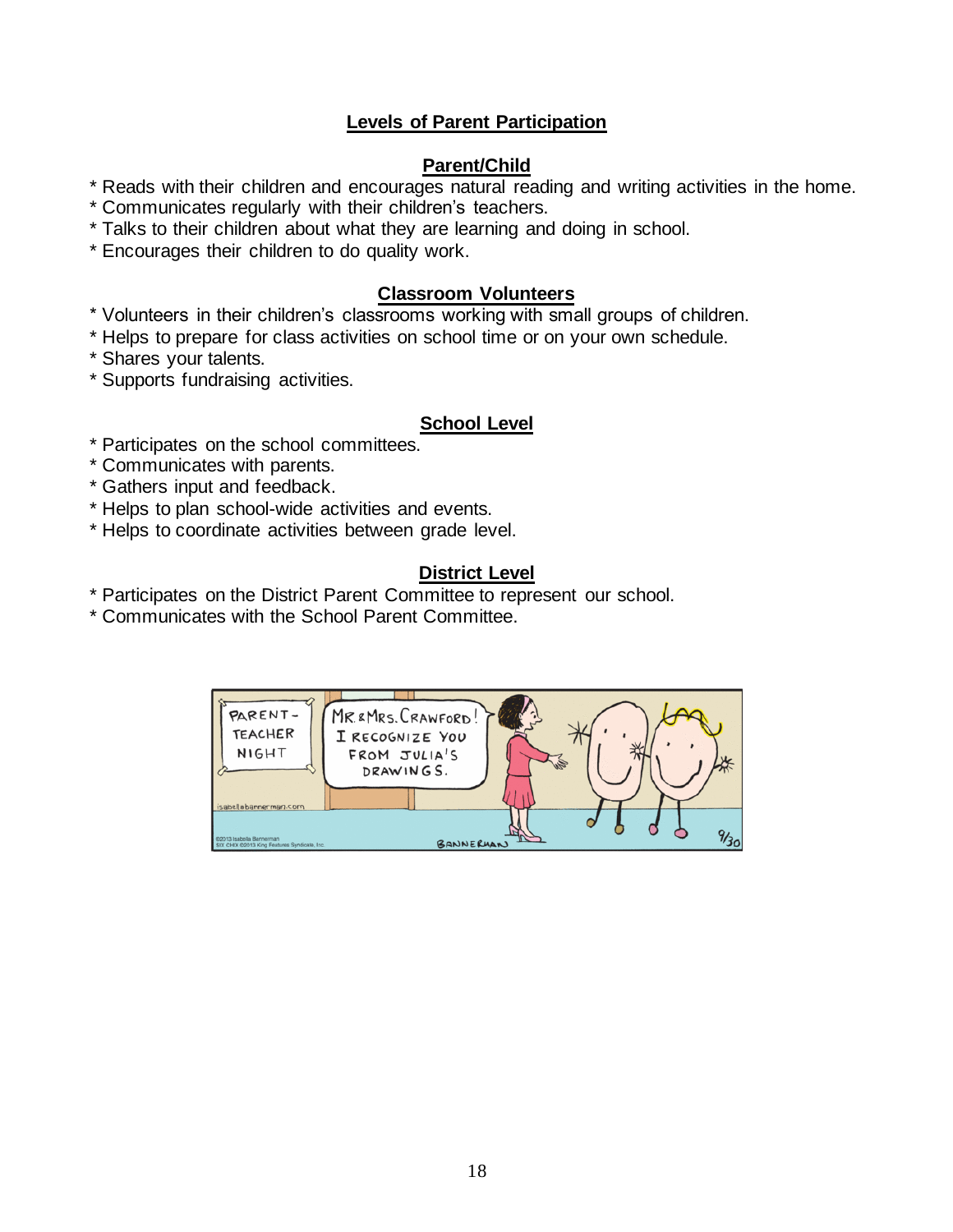# **Physical Education Policy**

The physical education policy for the 79<sup>th</sup> Street Elementary School is as follows:

New York State law mandates that ALL students must participate in a physical education program. Therefore, all students are required to take gym and/or swim classes.

Kindergarten through sixth grade and primary Special Education receive gym twice a week

For the comfort and safety of your child, please be sure he/she wears appropriate clothing and sneakers to physical education class. Grades 3, 4, 5 and 6 take showers after gym classes.

For swim instruction, **ALL** students shall wear an appropriate bathing suit, bring a towel and personal grooming items. Appropriate responsible behavior is expected during locker room changing times.

The Niagara Falls School District offers a skills progression button program. The requirements for each level will be explained to students.

GYM -

| Blue - Beginner Level | Silver - Intermediate Level | Gold - Advanced Level  |
|-----------------------|-----------------------------|------------------------|
| POOL -                |                             |                        |
| Red - Beginner Level  | Yellow - Intermediate Level | Green - Advanced Level |

\*\*\*Please do not allow your child to wear earrings, watches, bracelets, etc. to school on gym/swim days as there is not a secure place to lock them in the gym area. We cannot be responsible for lost items.

Excuses: If a child is to be excused from a swim or gym class due to minor illness or injury, please send a note stating date, reason and parent/ guardian signature, to the school nurse's office the morning he/she is to be excused. A maximum of two parental requests in succession is acceptable. Any lengthy illness or injury should be accompanied by a physician's note.

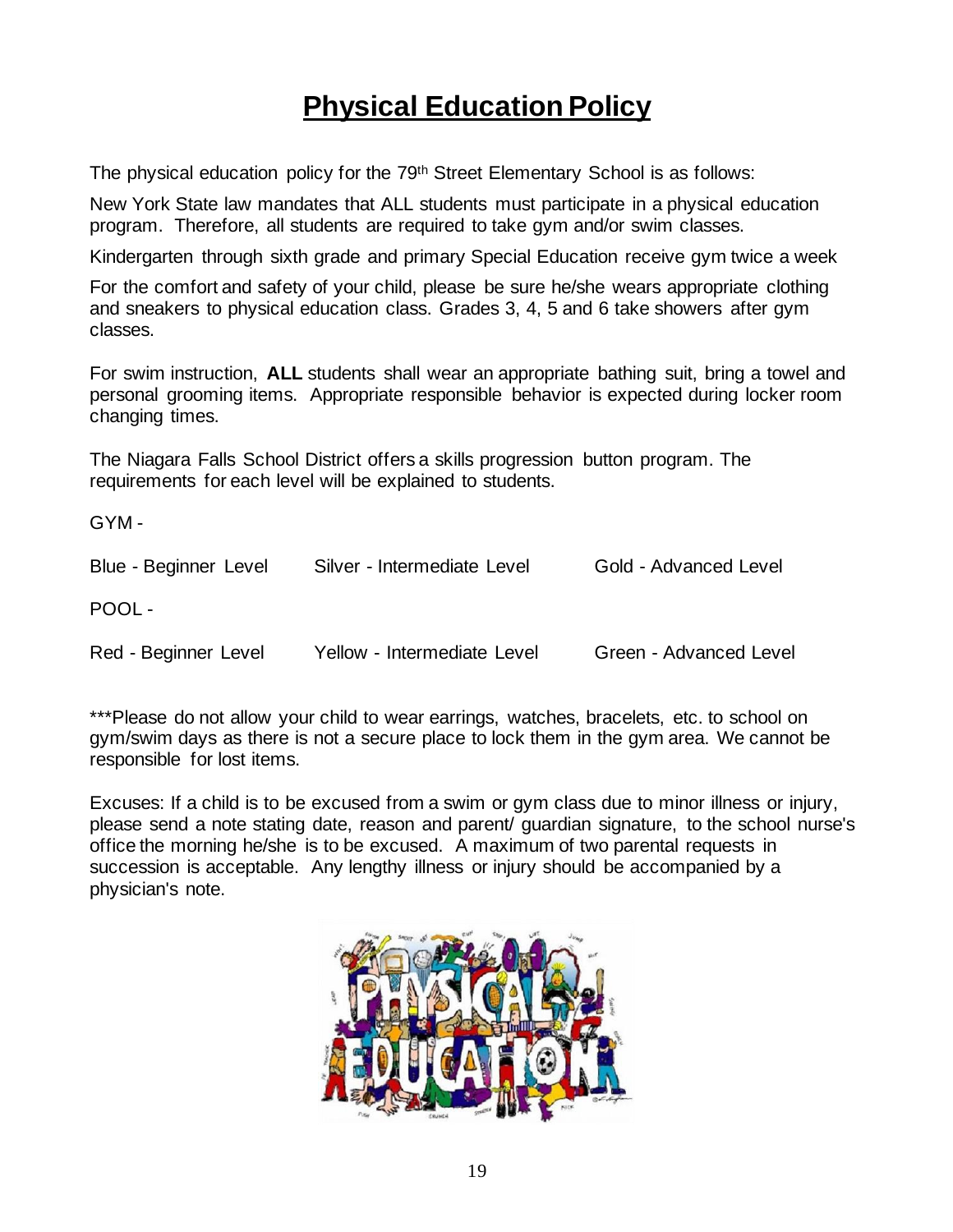# **Health Services**

#### **School Nurse – Mrs. Andrea Greig, RN Clinic Phone – 278-7907**



A registered nurse is assigned to the 79<sup>th</sup> Street Elementary

School full-time. When registering a new student, parents will fill out a Health Information Sheet and give it to the nurse. These records show the results of physical examinations and check of vision, hearing, etc. If a student has a special condition (allergies, chronic disorders such as diabetes, epilepsy, etc.), it should be recorded on the health form.

#### **Medical Services Provided**

- 1. First aid for accidents and illness occurring in school.
- 2. Physical examinations for students are conducted yearly and include vision, hearing and scoliosis screenings. (If a student receives a notification in the mail of a defect after having been examined, please ask the doctor or dentist to complete the lower portion of the form and return it to the clinic.)
- 3. Cumulative health records are maintained for each student.
- 4. Dispensing medications upon the prescription and recommendation of your doctor.
- 5. Routine screening for lice infestation.
- 6. Discussion with parents regarding the treatment for lice.

#### **Medication Protocol**

If a student must take any medication during the day, the following should be observed:

1. A written notice from a parent/guardian must be submitted for medication to be taken in school

#### **AND**

- 2. A written notice from your doctor must be submitted stating the name of the medication, dosage and time to be given. All medication must be in the pharmacy package. It will be kept in the clinic until given by the school nurse at the proper time.
- 3. **All medication must be brought to school by a parent/guardian**. Students are **NOT** permitted to have medication in their possession unless documented by their physician.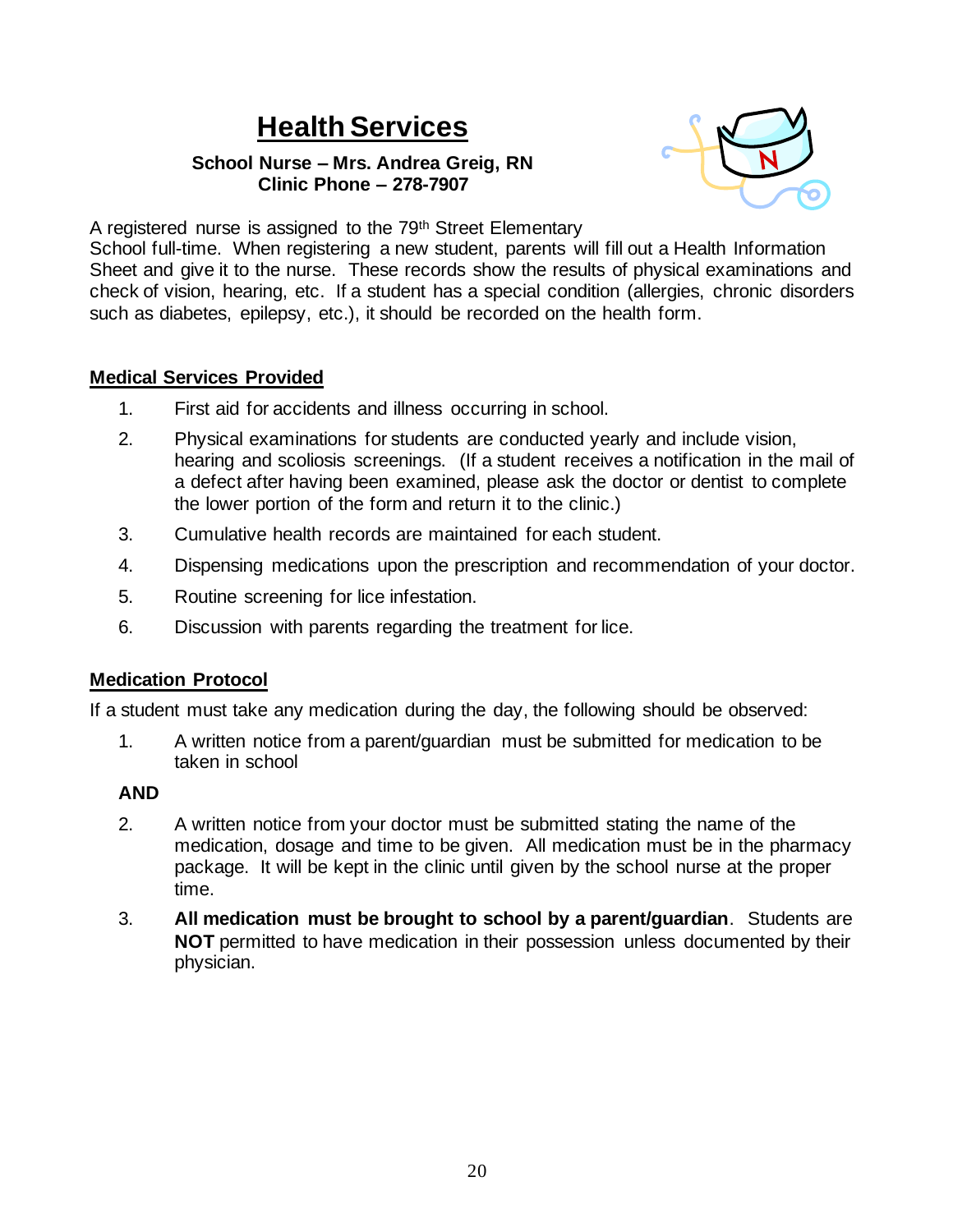Notice should be given to the clinic in the event of contagious diseases (Covid 19, chicken pox, mumps measles, whooping cough, scarlet fever, strep throat, etc.)

#### **Immunizations**

All students must be immunized according to New York Public Health Law.

• Within 14 days of the first day of school or day care – children must receive the first age-appropriate dose in each immunization series to attend school or have an appointment card from their physician.

#### **ANY STUDENT NOT IN COMPLIANCE WITH NEW YORK STATE IMMUNIZATION GUIDELINES WILL BE EXCLUDED FROM SCHOOL.**

Please contact the Health Office at 278-7907 if you have any further questions regarding immunizations.

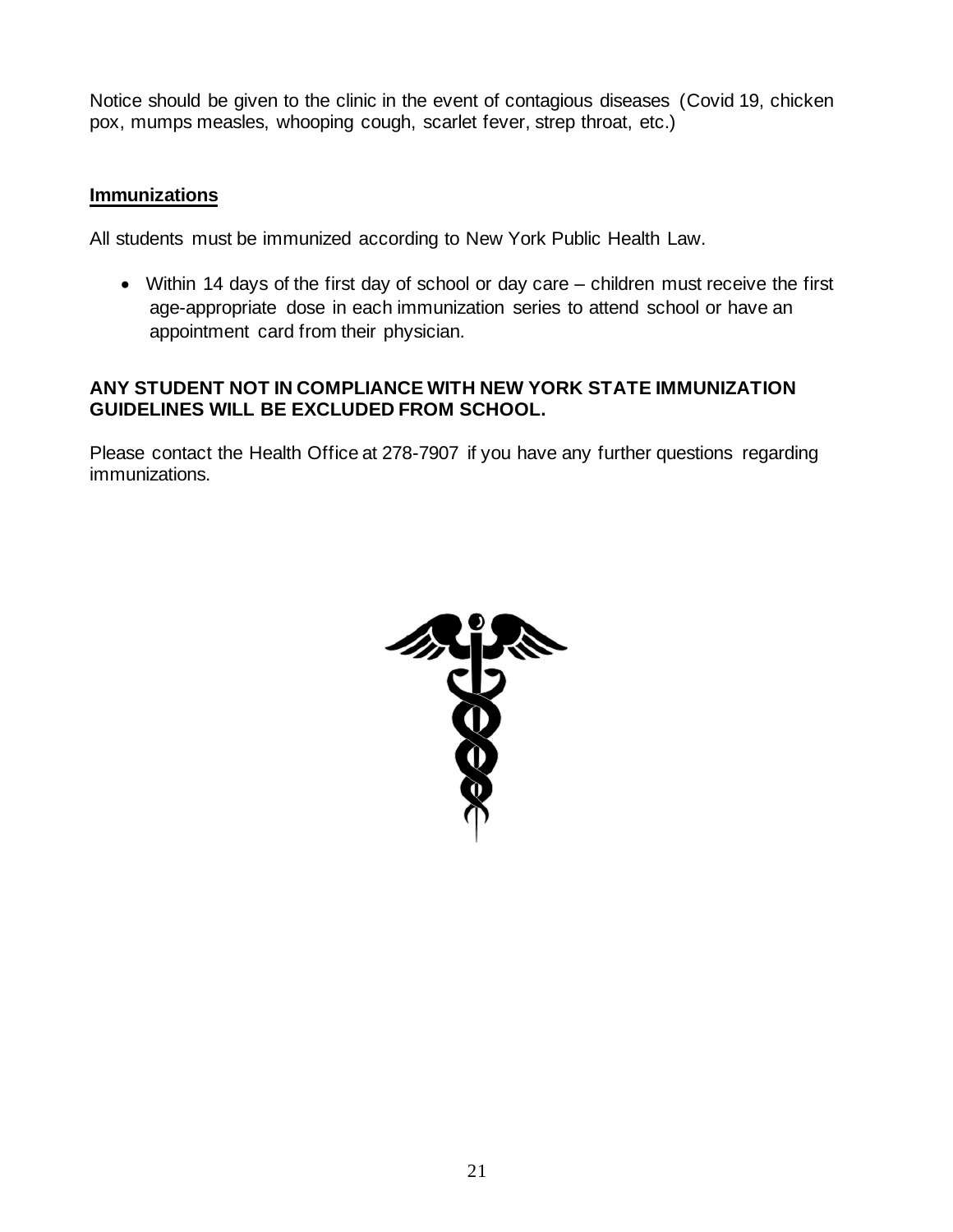#### **Library Media Center**

The school's Library Media Center is equipped with research materials, both print and electronic, for children of all ages. Classroom instruction is supported by a wide range of multicultural materials. Children are encouraged to visit the media center whenever they are in need of information or are looking for books for recreational reading. Books may be signed out for one week and may be renewed for a following week.

All children may sign out books. Books may be signed out for one week and may be renewed the following week. If your child does not return books on time or loses/damages a library book, she/he will be asked to keep the library book in school. Lost or damaged library materials must be paid for before your child will be allowed to sign out materials again. Kindergarten and first graders may sign out one book at a time, second and third graders may sign out two, and fourth and fifth graders may sign out three.

If your child loses or damages a book, a note will be sent home with the replacement cost. Arrangements may be made to pay in installments. Please help your child take good care of library materials and return them on time.

Research has proven that children who are read to at home every day and who have books and magazines available in their homes are more successful learners. Please read to your children every day, and have them read to you.

#### **Technology**

The Niagara Falls City School District prides itself on the technology available to the students, parents, and staff of our District. As you are probably aware, the Niagara Falls City School District has a website which may be accessed at **[www.nfschools.net](http://www.nfschools.net/)**. This site provides valuable information to students, parents and staff members regarding what is happening in the District.

Throughout the years that your child is a student of the School District, his/her principals or teachers may wish to post pictures of your child and/or work completed by your child on the website so as to be able to take advantage of the technology and share them with you and the rest of the school community. Additionally, your child's picture and/or work may be shared with you and the community through other media outlets such as cable television, local newspapers and the District's newsletter, **"Our Schools."**

To grant the School District permission to use your child's likeness and/or work in any compilations on the School District's website and in the other forms of media mentioned in this letter during the years he/she is a student of the District, you must fill-in and sign a Parent/Guardian Permission Form and return it to your child's principal. If in the future you wish to reverse this permission, you may do so in writing. If you have any questions, please feel free to contact your child's principal.

#### **Clubs and Extra-Curricular Activities**

Announcements regarding extra-curricular activities will be made in our monthly newsletters. Please watch for starting dates and times.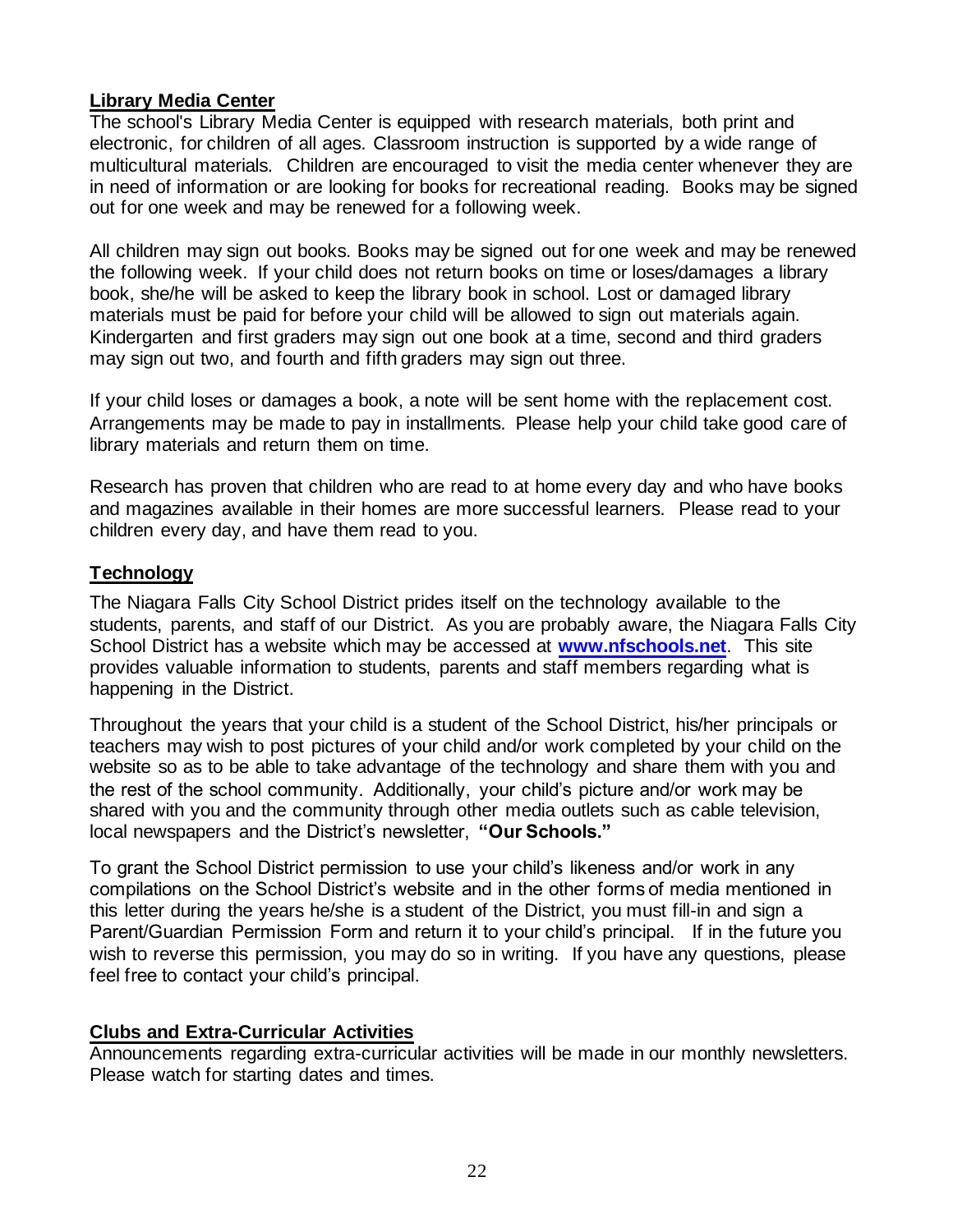# **EVACUATION PLAN**

In the event that 79<sup>th</sup> Street School encounters an emergency situation requiring evacuation of the students, we will clear the building using the same routes, exits, and disciplinary measures used in a Fire Drill. Class rosters and emergency information will be with the teachers. In inclement weather, students will get their coats, boots, hats, etc. before exiting school.

The emergency relocation site that the staff and students will go to is:

# *Riverside Presbyterian Church* **815-84th Street Niagara Falls, NY 14304**

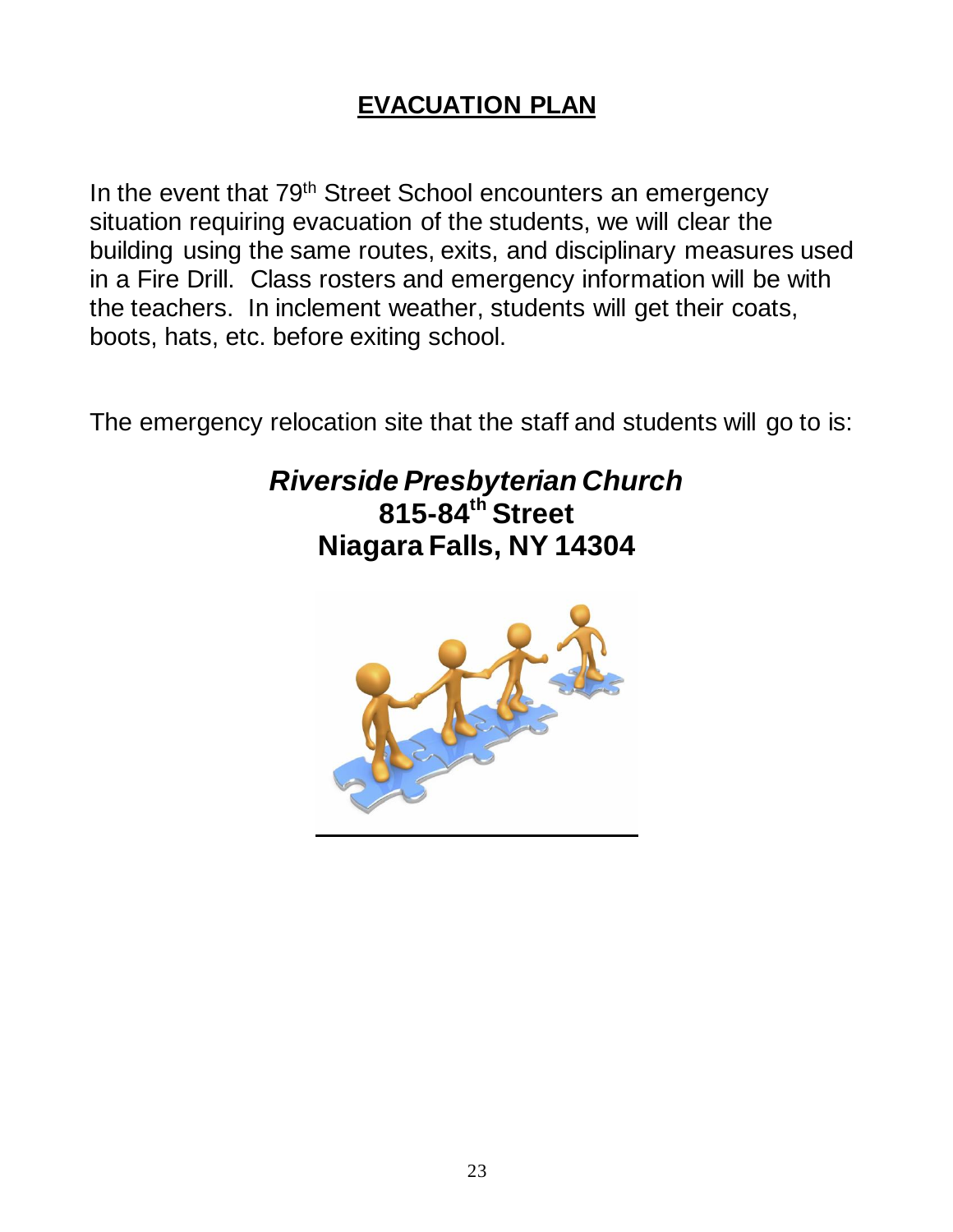# **Niagara Falls Board of Education**

**2021 – 2022**

The Niagara Falls Board of Education meets the fourth Thursday of each month (with the exceptions as publicized) with presentations at 5:30 p.m. and voting sessions at 7:00 p.m. The public is invited and welcomed at all meetings, which are held at Central Office, 630 – 66th Street.

### **BOARD MEMBERS**

**Russell Petrozzi, President**

**Anthony Paretto, Vice President James Cancemi Earl Bass Robert Bilson Clara Dunn Paul Kudela Nicholas Vilardo**

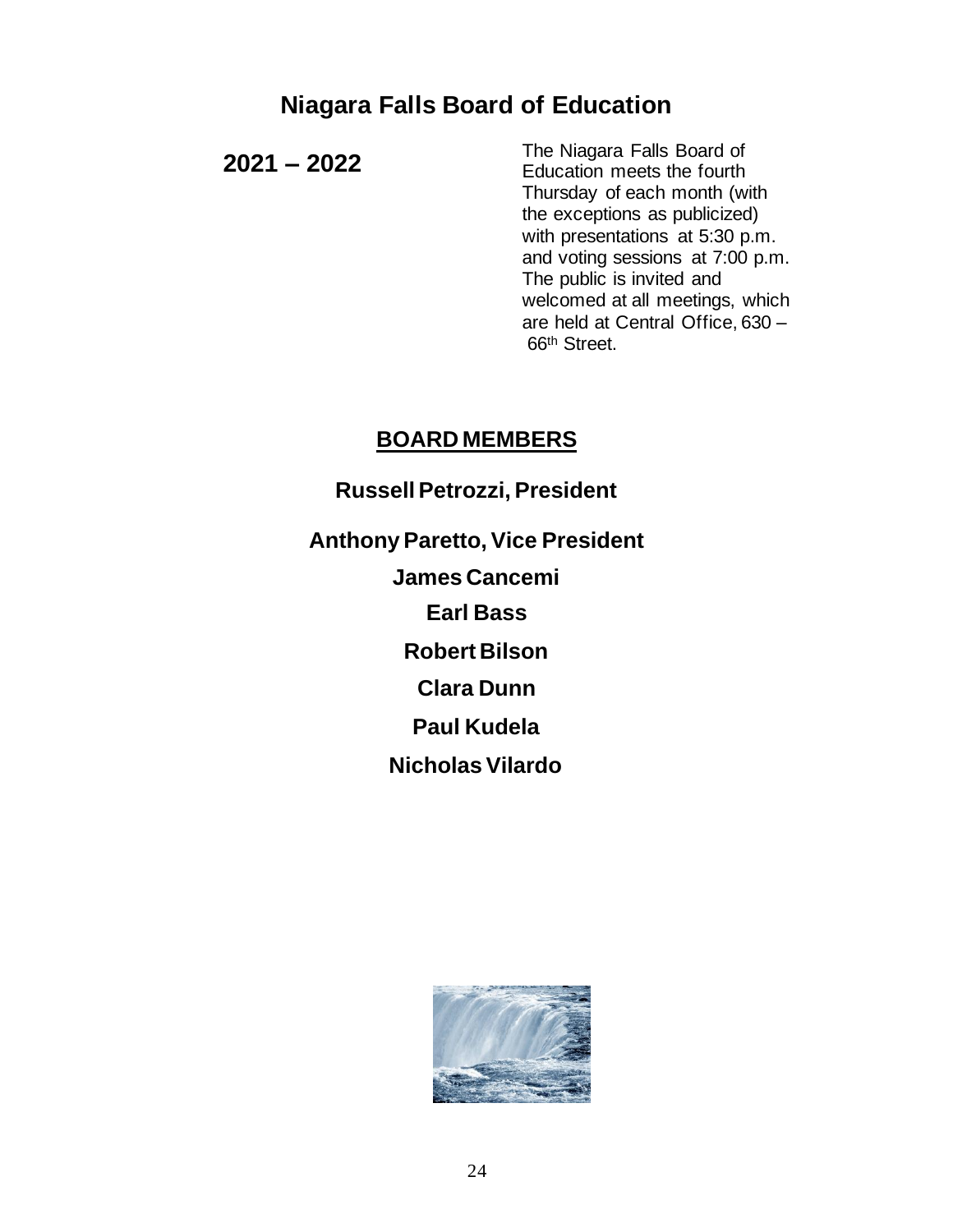# **Special District Programs**

#### **Focus on Families:**

Focus on Families is a special school district program focusing on healthy living for students and their families. It encourages a lifestyle that promotes physical and emotional well being, and is located at the Community Education Center. The program can be reached at 286- 0745.

### **After School Childcare**

Various agencies offer childcare for students in Pre-K through Grade Six for both weekly and single day, before and after school needs. If you are a parent or guardian who needs support on Wednesdays, or any other day, please call one of the following for registration and sign-up information, fees, locations and space availability:

> Niagara Falls Boys & Girls Club – 282-7181 Community Childcare Clearinghouse – 285-8572 or 284-2258

### **Community Services Directory**

| Northpoint Council (Alcoholism Council) |       | 282-1228         |
|-----------------------------------------|-------|------------------|
| <b>Big Brothers/Big Sisters</b>         |       | 873-5833         |
| <b>Boy Scouts of America</b>            |       | 891-4073         |
| Boys and Girls Club                     |       | 282-7181         |
| <b>Child Abuse Hotline</b>              |       | 1-800-342-3720   |
| <b>Community Mental Health Center</b>   |       | 278-4541         |
| <b>Community Missions</b>               |       | 285-3403         |
| Department of Social Services           |       | 278-8400         |
| Domestic Violence                       |       | 433-6716         |
|                                         |       | 286-4570         |
|                                         |       | 285-6984         |
| Drug/Suicide Hotline                    |       | 285-3515         |
| <b>Family and Children's Services</b>   |       | 285-6984         |
| <b>Girl Scouts of Niagara County</b>    |       | 434-6212         |
| Niagara County Health Department        |       | 439-7470 or 7430 |
| -Immunizations                          |       | 284-2134         |
| Niagara Falls Recreation Department     |       | 286-4956         |
| Niagara Falls Youth Bureau              |       | 286-4930         |
| Poison Control                          | local | 278-4511         |
|                                         |       | 1-800-222-1222   |
| <b>Runaway Hotline</b>                  |       | local 285-7158   |
| <b>National</b>                         |       | 1-800-621-4000   |
| <b>Salvation Army</b>                   |       | 283-7697         |
| <b>YMCA</b>                             |       | 285-8491         |
|                                         |       |                  |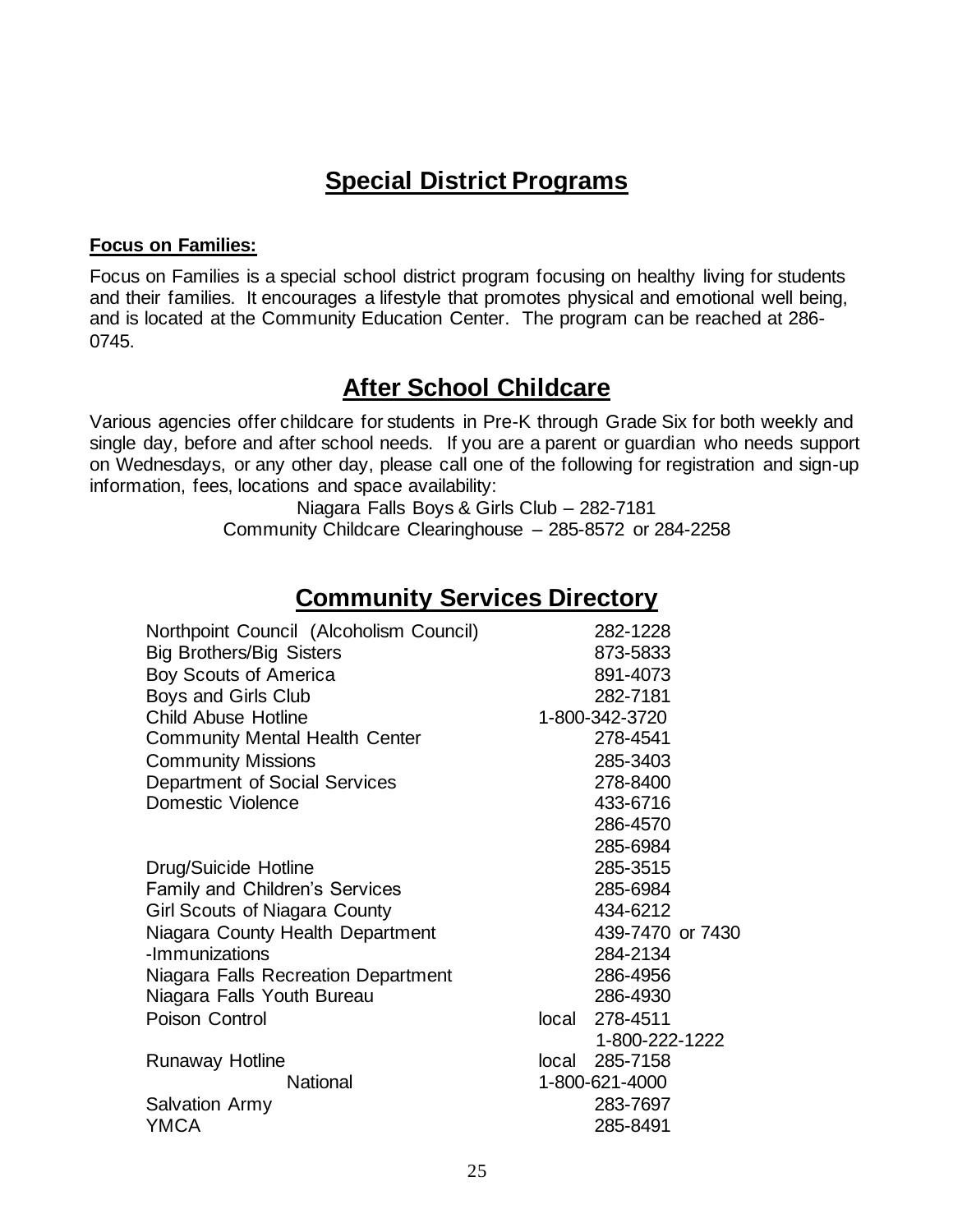# **Adopt-A-School**

The Adopt-A-School program creates partnerships between schools and businesses or organizations. Each partnership is unique and is developed jointly by personnel from the school and its community partner. The adoption of a school can include a range of involvement, from a small classroom project, to projects encompassing the school's entire student body.

Adopt-A-School is about people. The major emphasis of the program is on human resources, *not donation of funds*. Educational experiences are enriched by interaction; the key is **personal involvement.**

Both large and small businesses or organizations can participate in the educational process and provide students in the Niagara Falls City School District knowledge and ideas not otherwise available and affordable. Adopt-A-School relationships are only limited by the resources of the adopting partners and the energy and imagination of the people involved. Adopting a school is a successful project because it creates a mutually beneficial relationship.

### **Partners**

| JA Brundage - The Drain Doctor | Menchie's                  |
|--------------------------------|----------------------------|
| Riverside Presbyterian Church  | Pizza Hut                  |
| Wendy's                        | <b>LaSalle Barber Shop</b> |
| Denny's                        | <b>HANCI</b>               |

**Tropical Heating & Cooling**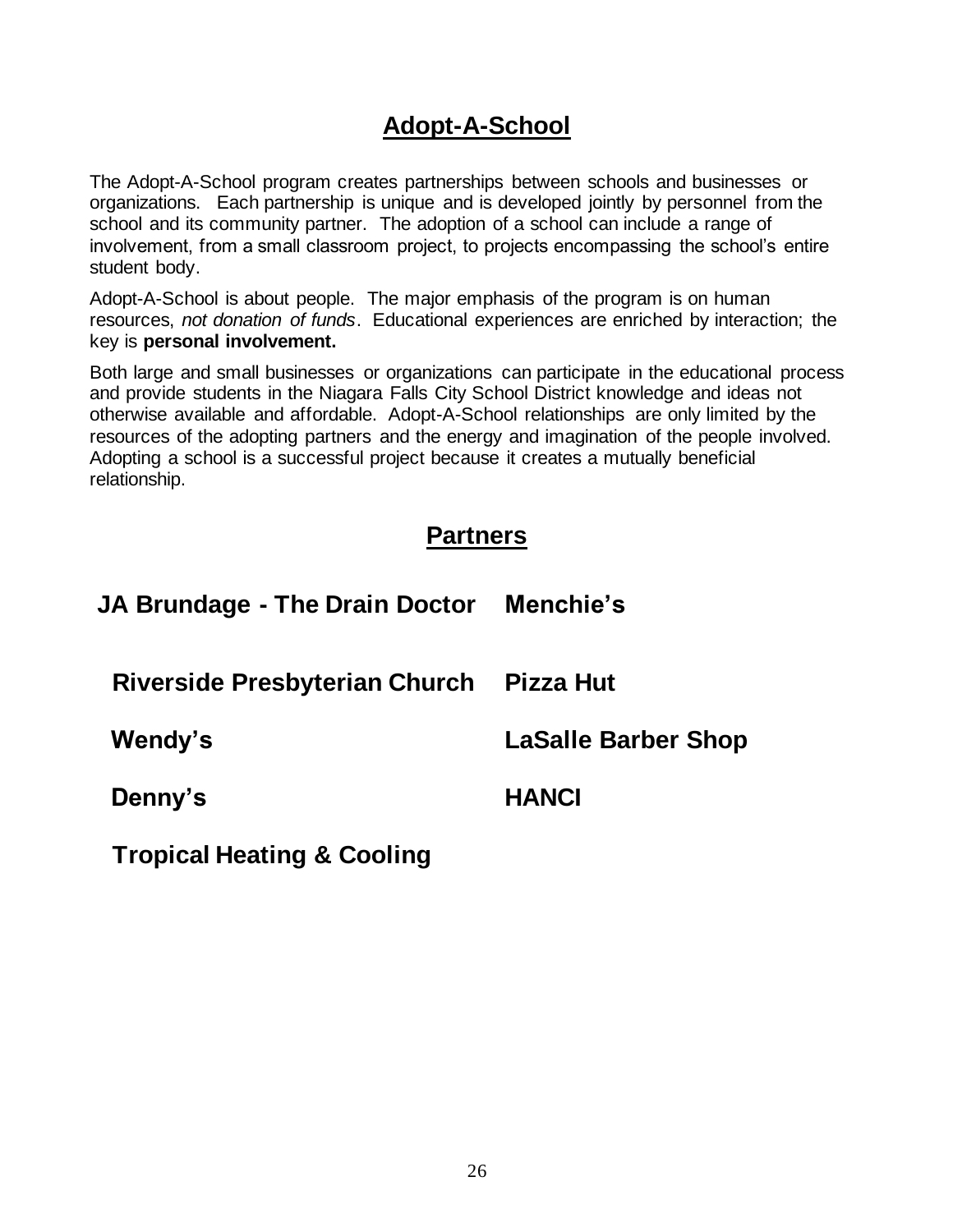# PRIMARY ENHANCEMENT PROGRAM *(PEP)* 2021-2022 NFCSD K-6 Response to Intervention

The following information may help you answer questions regarding the Primary Enhancement Program. Please contact Cathy Sullivan (64217) if you have further questions.

#### **What exactly is the Primary Enhancement Program?**

The Primary Enhancement Program is a program designed to support a child's academic growth and development in the area of reading. This support is in addition to the core instruction provided by the classroom teacher.

#### **What grade levels participate in the program?**

The Primary Enhancement Program will support general education teachers in grades  $K - 6$ .

#### **How are students selected for this program?**

All students in grades K-6 will be assessed in the fall, winter and spring of the school year. The assessment that will be administered is the Achievement Improvement Monitoring System (AIMSweb). If a child falls at, or below the 24th percentile based on the programs' national norms, he or she will be placed in an intervention group at the Tier 2 level.

#### **What does AIMSweb assess?**

The AIMSweb assessment provides teachers with early identification of reading deficiencies and leads to quick, targeted interventions that close the reading gap before they become greater. AIMSweb has the necessary components to assess all five domains of reading.

| <b>Kindergarten Fall</b> | <b>Kindergarten Winter</b> | <b>Kindergarten Spring</b> |
|--------------------------|----------------------------|----------------------------|
| Letter Naming Fluency    | Letter Naming Fluency      | Letter Naming Fluency      |
|                          | Letter Sound Fluency       | Letter Sound Fluency       |
|                          | Phonemic Segmentation      | Phonemic Segmentation      |
|                          | Fluency                    | Fluency                    |
|                          | Nonsense Word Fluency      | Nonsense Word Fluency      |

| <b>First Grade Fall</b>      | <b>First Grade Winter</b>               | <b>First Grade Spring</b> |
|------------------------------|-----------------------------------------|---------------------------|
| Letter Name Fluency          | <b>Phonemic Segmentation</b><br>Fluency | Nonsense Word Fluency     |
|                              |                                         |                           |
| Letter Sound Fluency         | Nonsense Word Fluency                   | R-CBM                     |
|                              |                                         | (Words read correctly)    |
| <b>Phonemic Segmentation</b> | R-CBM                                   |                           |
| Fluency                      | (words read correctly)                  |                           |
| Nonsense Word Fluency        |                                         |                           |
|                              |                                         |                           |